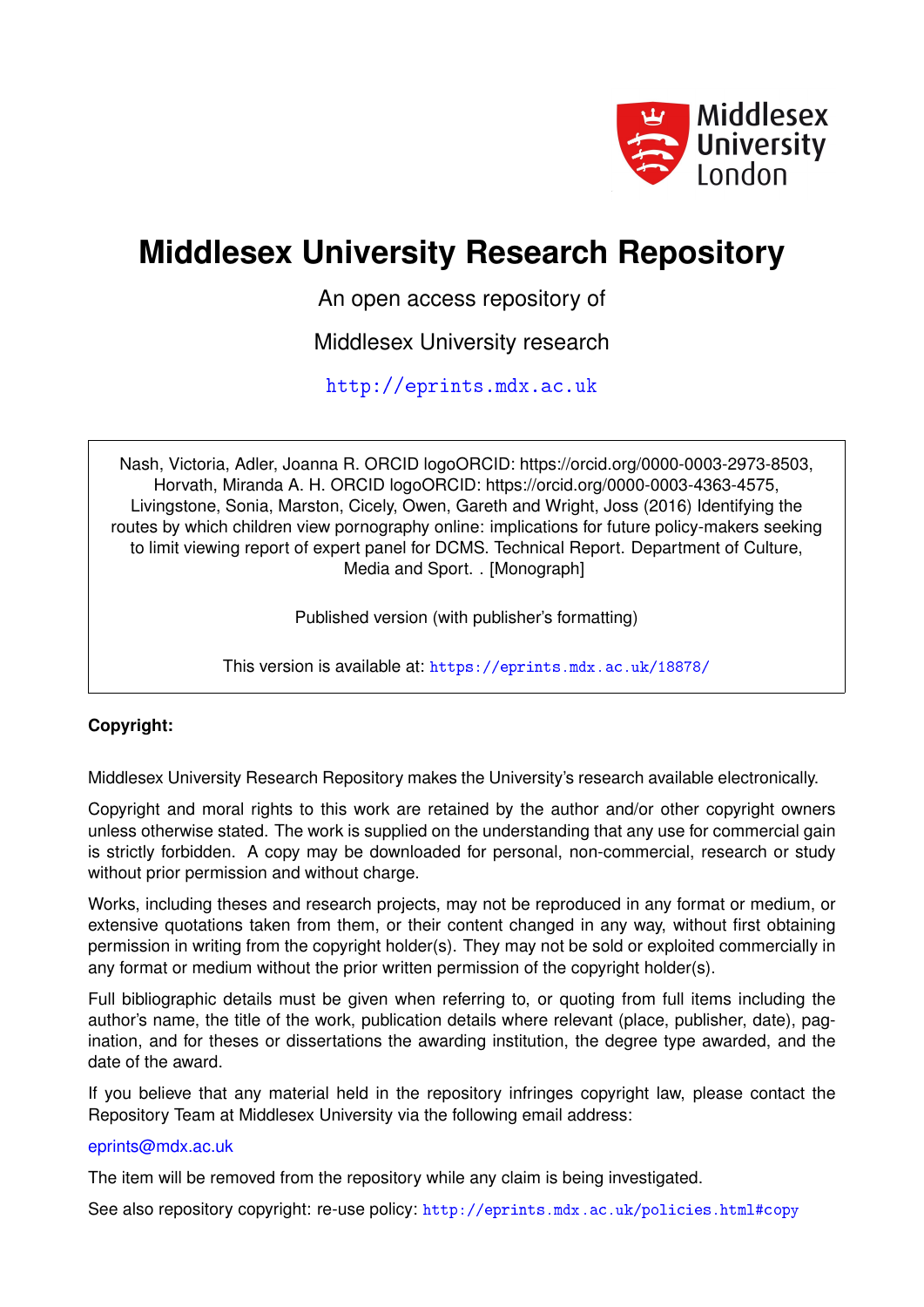# **Identifying the Routes by which Children View Pornography Online: Implications for Future Policy-makers Seeking to Limit Viewing**

**Report of Expert Panel for DCMS**

*Submitted on 12th November 2015*

| <b>Lead Author:</b>   | Dr Victoria Nash, Oxford Internet Institute, University of Oxford                                       |
|-----------------------|---------------------------------------------------------------------------------------------------------|
| <b>Panel Members:</b> | Professor Joanna R Adler, Forensic Psychological Services at Middlesex<br>University                    |
|                       | Dr Miranda A H Horvath, Forensic Psychological Services at Middlesex<br>University                      |
|                       | Professor Sonia Livingstone, Department of Media and Communications, LSE<br>and EU Kids Online          |
|                       | Dr Cicely Marston, Faculty of Public Health and Policy, London School of<br>Hygiene & Tropical Medicine |
|                       | Dr Gareth Owen, University of Portsmouth                                                                |
|                       | Dr Joss Wright, Oxford Internet Institute, University of Oxford                                         |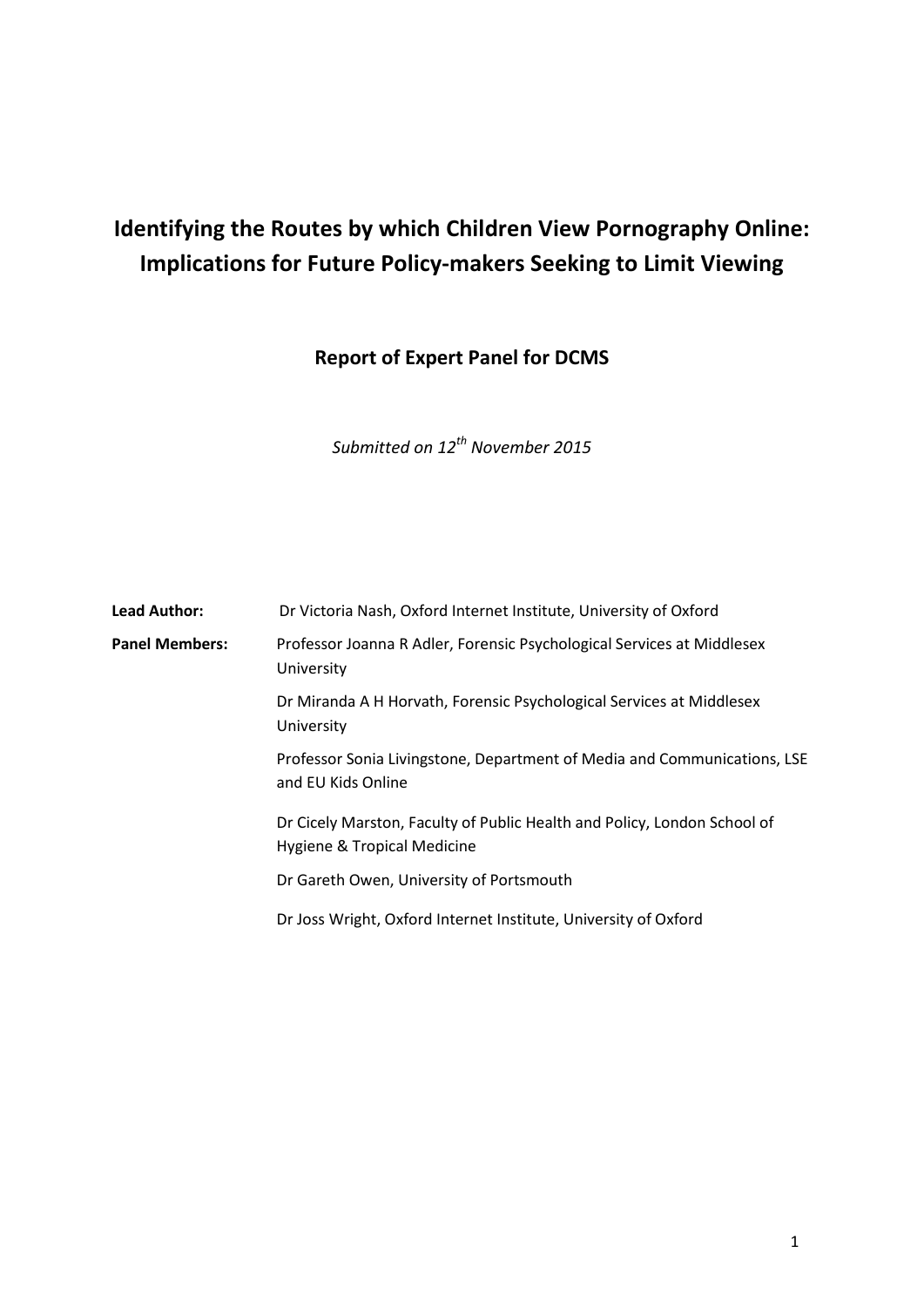# **1 Introduction**

## *Terms of reference*

This report represents the collective views and expertise of a panel of academic experts convened by the Department for Culture, Media and Sport. Panel members drafted individual responses to specified questions, then met in a policy forum on the  $2^{nd}$  March 2015. The panel was initially tasked with providing 'an evidence-based narrative on children's routes to viewing hard-core pornography online and identifying challenges and opportunities for future policy-makers seeking to limit young people's viewing of hard-core pornography online'. To clarify the scope of our discussions, we delimited the terms of debate more narrowly. Specifically, the panel agreed that this report should cover:

- Viewing of pornography (rather than 'hard-core' pornography), where this is defined as 'Sexually explicit media that are primarily intended to sexually arouse the audience' (Malamuth 2001);
- By children<sup>1</sup> up to 18 years old, even though much of the research summarised below covers just a portion of this age group;
- Using Internet or mobile technologies (rather than just 'online') insofar as this allows discussion of materials transmitted directly from one child to another using a phone or other mobile device without requiring an Internet connection. For brevity, we continue to use the word 'online' when considering findings, but individual studies may be discussed with reference to more specific types of connectivity.

The report that follows was compiled by the lead author, with all panel members contributing to its drafting. Where possible, we have sought to indicate the extent of agreement or dissent in the research base in order to clarify the weight of opinion behind the various claims and recommendations.

#### *Structure of the report*

 $\overline{\phantom{a}}$ 

Incorporating the terms of reference, primary objectives for the panel were to set out:

- What is known about how children are viewing pornography both in terms of deliberate access and inadvertent exposure, and about what they are viewing;
- The challenges and opportunities these access routes hold for policy-makers seeking to limit viewing of pornography using mobile and Internet technologies;

 $1$  We recognise that older teenagers would object to being described as 'children', but for the purposes of this report, we utilise the term to indicate both that we are focusing on under-18s (thus not teenagers of 18 and 19 years, or young people, which might include those over 20). It is also consistent with usage in EU legislation and the UN Convention on the Rights of the Child.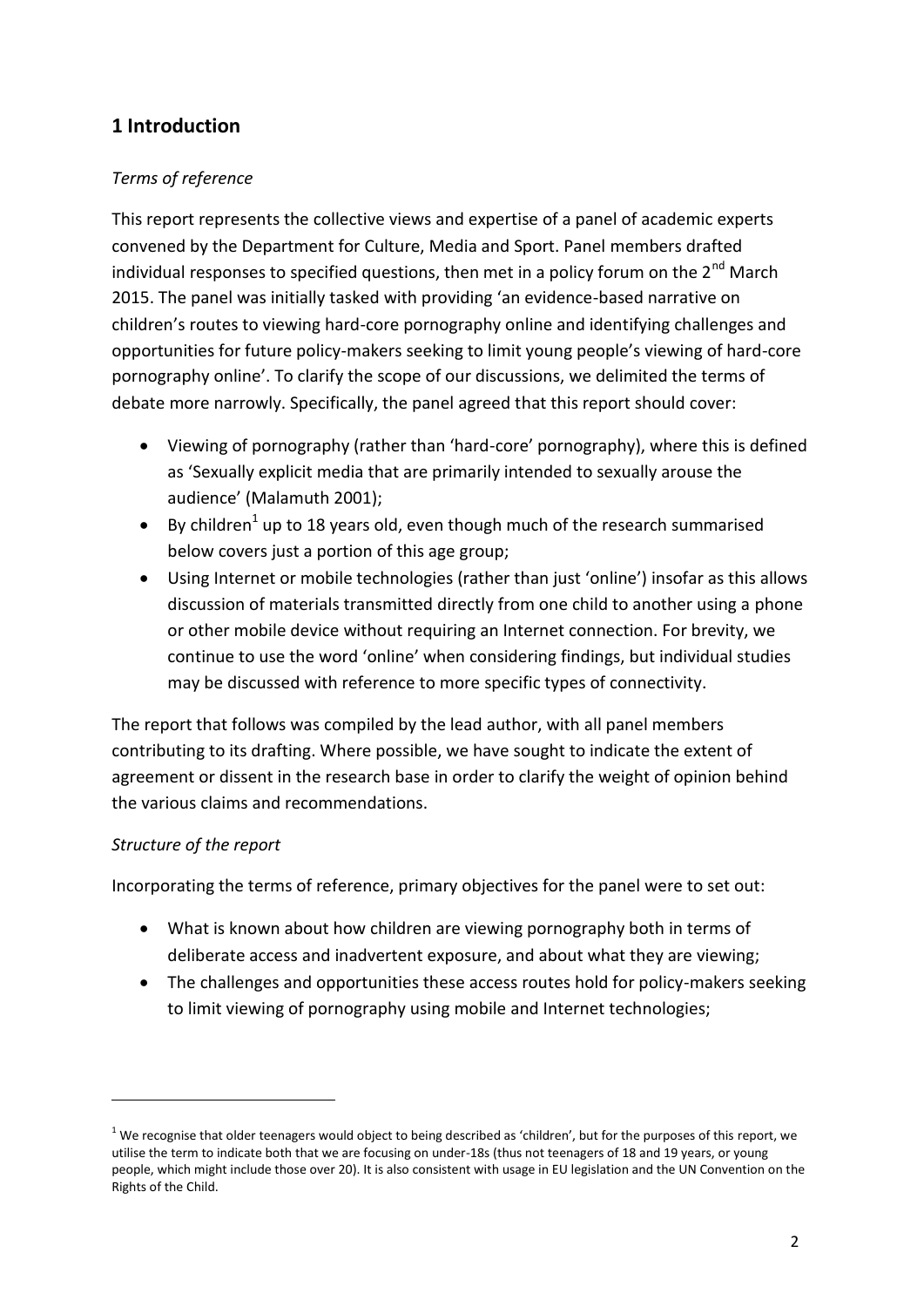The considerations that future governments should take into account in developing effective policy solutions to limit children's viewing of pornography using mobile and Internet technologies.

This report is structured to address these objectives and incorporates some additional information, such as what we know about the harms associated with viewing pornography, our understanding of the wider societal context in which these arise and consideration of other policy goals which may align or conflict with measures directed at limiting the viewing of pornography by children. Given the very short timescale for this process, we have not covered every question initially set out in the brief; further information can be provided on any part of this report if required.

# **2. What is known about children's experience of viewing pornography via Internet and mobile technologies?**

#### *Research context*

Internet and mobile device use have become increasingly significant to children's lives. Ofcom's 2014 study of parents and children's media use suggested that 5-15 year olds spend an average of 12.5 hours a week using the Internet, with the oldest age-group in that study (12-15) spending more than 17 hours a week online (Ofcom 2014). At the same time, we are seeing a trend towards ever greater use of portable and personal devices which, unlike the family PC, can easily be used in private, often outside the home and with friends, and are more difficult for parents or carers to supervise. Ofcom's survey data suggest that 71% of children aged 5-15 have access to a tablet computer, whilst 4 in 10 of this age group own their own mobile phone, rising to 65% of those aged 12-15 (Ofcom 2014). The Internet is still most commonly accessed via PCs but mobile and tablet access is very much on the rise, and for older age groups, such as those over 12, this constitutes a particularly important mode of access. Despite this, and with important implications for the efficacy of current ISP filtering arrangements, the home remains the most important site of access.

It is important to note at the outset that the vast majority of children's online experiences and interactions are not about sex or pornography, and that for most, their Internet and technology use deliver significant benefits in terms of social, educational and creative engagement. They rely on their digital devices to watch videos, download music, play games and communicate with friends, with large numbers using the Internet daily to help with school work. However government chooses to respond to the information presented here about the risks of seeing sexual content online, it is vitally important that harms and benefits are weighed up appropriately, and that the potential for positive experiences is not undermined by a heavy-handed and restrictive approach.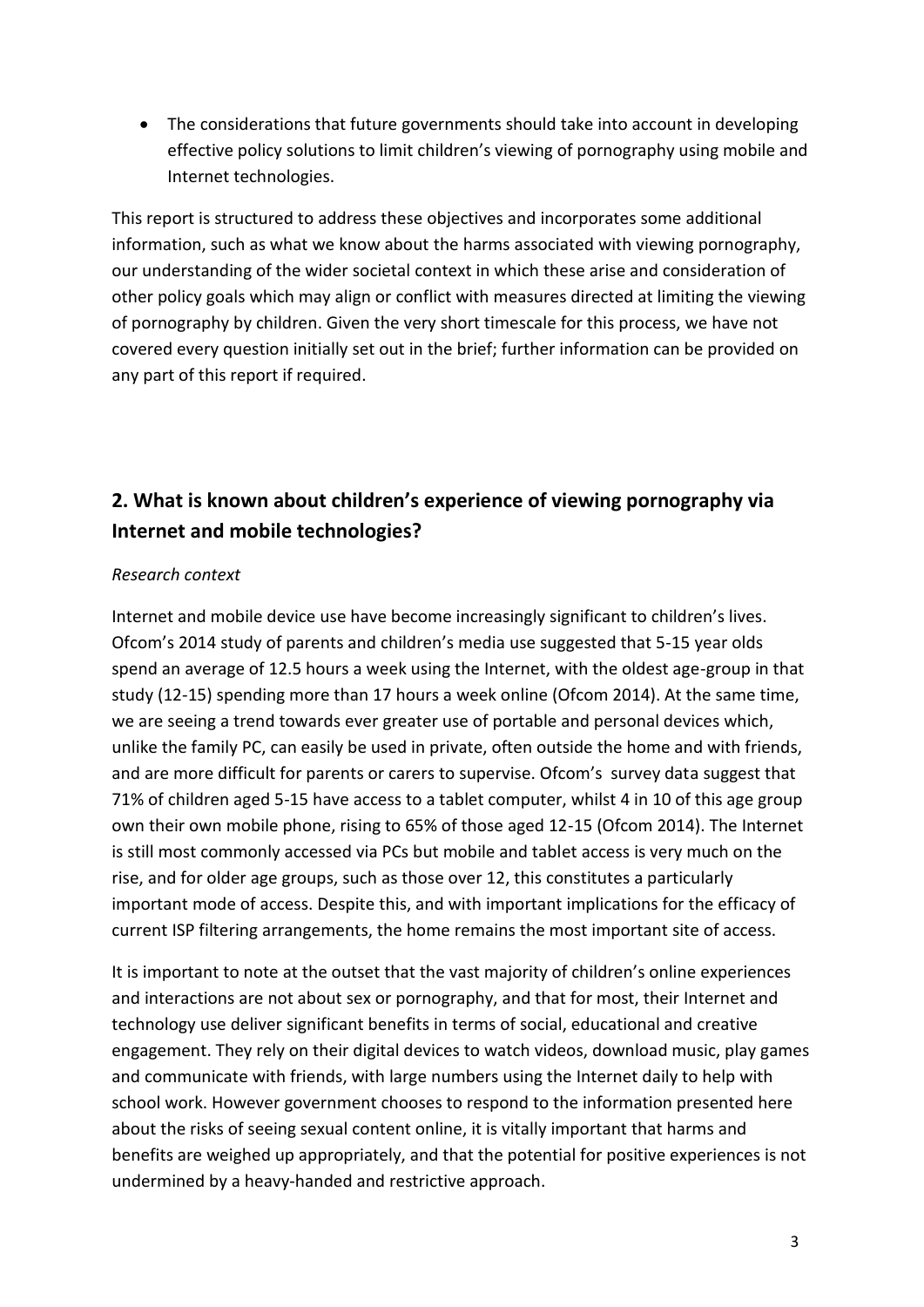### *Research limitations*

Although there is a wealth of excellent academic research to draw on, many studies have significant limitations which ultimately restrict our ability to provide definitive answers to many of the questions we were asked. Specifically:

- It is ethically problematic to ask children explicit questions about sex and pornography, especially in younger age groups, and would be illegal to provide children with sexually explicit images, even as part of a research project.
- This means direct experimental studies about effects of pornography are not possible. For ethical reasons you could not, for example, carry out randomised controlled trials comparing groups of children exposed or not exposed to pornography.
- Studies of effects of pornography therefore consider correlational relationships rather than being able to establish causation. This is particularly important to note when considering evidence of harms being 'caused' by pornography.
- Longitudinal studies may provide better information than examining correlations alone, but are expensive and relatively uncommon, and may still not be able to establish causation.
- Further, issues of social desirability mean that any behaviour which may attract social censure are typically under-reported in research studies. Differential social pressures may also mean that boys and girls, or children from different cultural groups, show variations in under- or over-reporting of certain experiences or feelings.
- In addition, the array of relevant research studies cover experience in many different countries and date back ten or even fifteen years. Although these studies are useful in helping us to understand the broader picture, such as the correlation between viewing pornography and behavioural traits or attitudes, the differences in technological, regulatory and cultural contexts mean they may not all be so useful in arriving at judgments of prevalence for UK children. For this reason, we endeavour to focus on recent UK evidence wherever possible.

These caveats are not intended to undermine the value of this expert review, but rather to explain the caution inherent in some of the claims that follow, which may demonstrate rather less 'certainty' than is expected in policy discussions.

# *Prevalence*

A range of studies examine children's viewing of pornography via both online and offline means. They describe experiences across many different countries. Given differences in methodology, definitions and cultural context, it is no surprise that we lack a clear consensus as to the proportion of children viewing such material, beyond the conclusion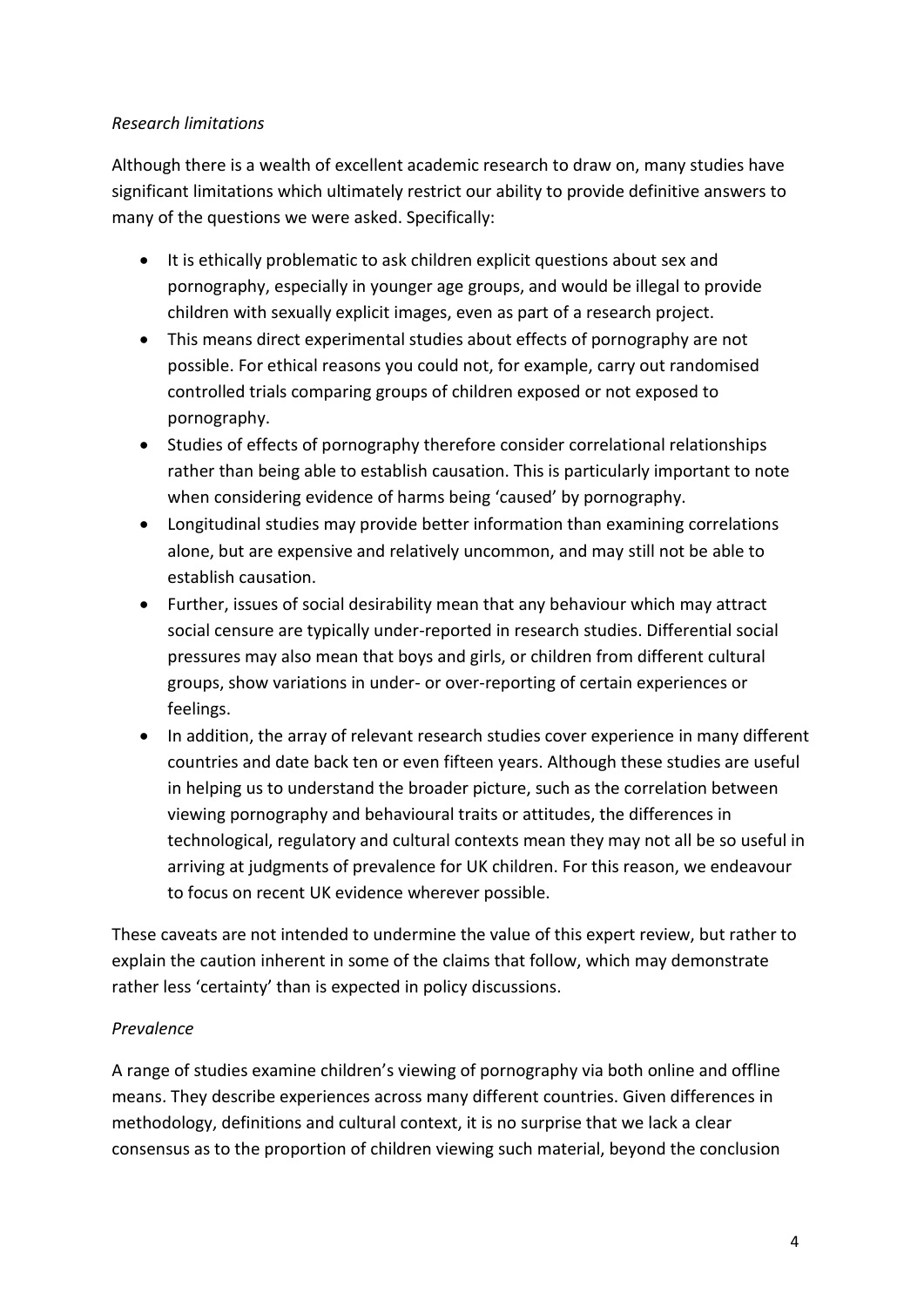that many children and young people view pornography at some time in their young lives (Horvath et al 2013).

For the purposes of this review, we are aware it would be helpful to offer unambiguous evidence of prevalence across the entire age group. However, we have not been able to find any recent UK studies which provide clear figures for online and offline viewing of pornography for *all* children up to the age of 18. Two of the most recent UK studies which provide valuable insight cover the younger and older age groups separately (9-16 years old in the UK portion of the EU Kids Online survey or its follow-up version Net Children Go Mobile, and 16-24 years old in the ongoing study by Coy and Horvath<sup>2</sup>). Although these constitute the most relevant and recent academic studies it should also be noted that given the ethical limitations on asking young children questions about pornography, the EU Kids Online studies only ask about sexual images, "for example, showing people naked or people having sex" and thus may also include data about viewing content which might not fit the clear definition set out at the start of this report (Livingstone et al 2011: 49). We also draw heavily on the extensive 2013 review by Miranda Horvath and colleagues for the Children's Commissioner for England, summarising the effects that access and exposure to pornography have on children and young people (Horvath et al 2013).

In measuring prevalence, it is possible to look at exposure to pornography over the course of a child's life up to 18, or to look at a snapshot of their experience over a particular period of time. Research on these issues tends to draw on either surveys of large samples of children, or smaller scale focus groups or interviews. A third approach is to rely on industryprovided viewing figures such as Nielsen's Netview, which offer insights into which websites children are actually visiting. The studies which address exposure at any point up to 18 and include pornography viewed both online and offline, unsurprisingly provide the highest figures. As Horvath et al (2013) note, such studies suggest that anywhere between 43% and 99% of under-18s are exposed to pornography as they grow up, with exposure rates typically higher for boys. An early UK study from 2004 suggested that 57% of 9-19 year olds had encountered pornographic material online (defined as "nude people, rude and sexy pictures", for the younger respondents) (Livingstone & Bober 2004).

Those studies which aim to measure only online access or access over a defined time period unsurprisingly produce lower figures. For example, the recent Net Children Go Mobile report states that 17% of UK 9-16 year olds say they have seen sexual images online or offline within the past twelve months, a figure which is notably lower than the 28% across Europe as a whole, and also lower than the figure of 24% reported in 2010 for the UK (Livingstone et al 2014). An earlier EU Kids Online survey suggests that 14% of 11-16 year olds have seen sexual images online (Livingstone et al 2011). It should be reassuring to note

**.** 

<sup>&</sup>lt;sup>2</sup> Unpublished research paper, based on a survey commissioned for a BBC3 documentary (Porn, What's the Harm? Thursday 10th April 2014). Papers are currently being prepared for publication.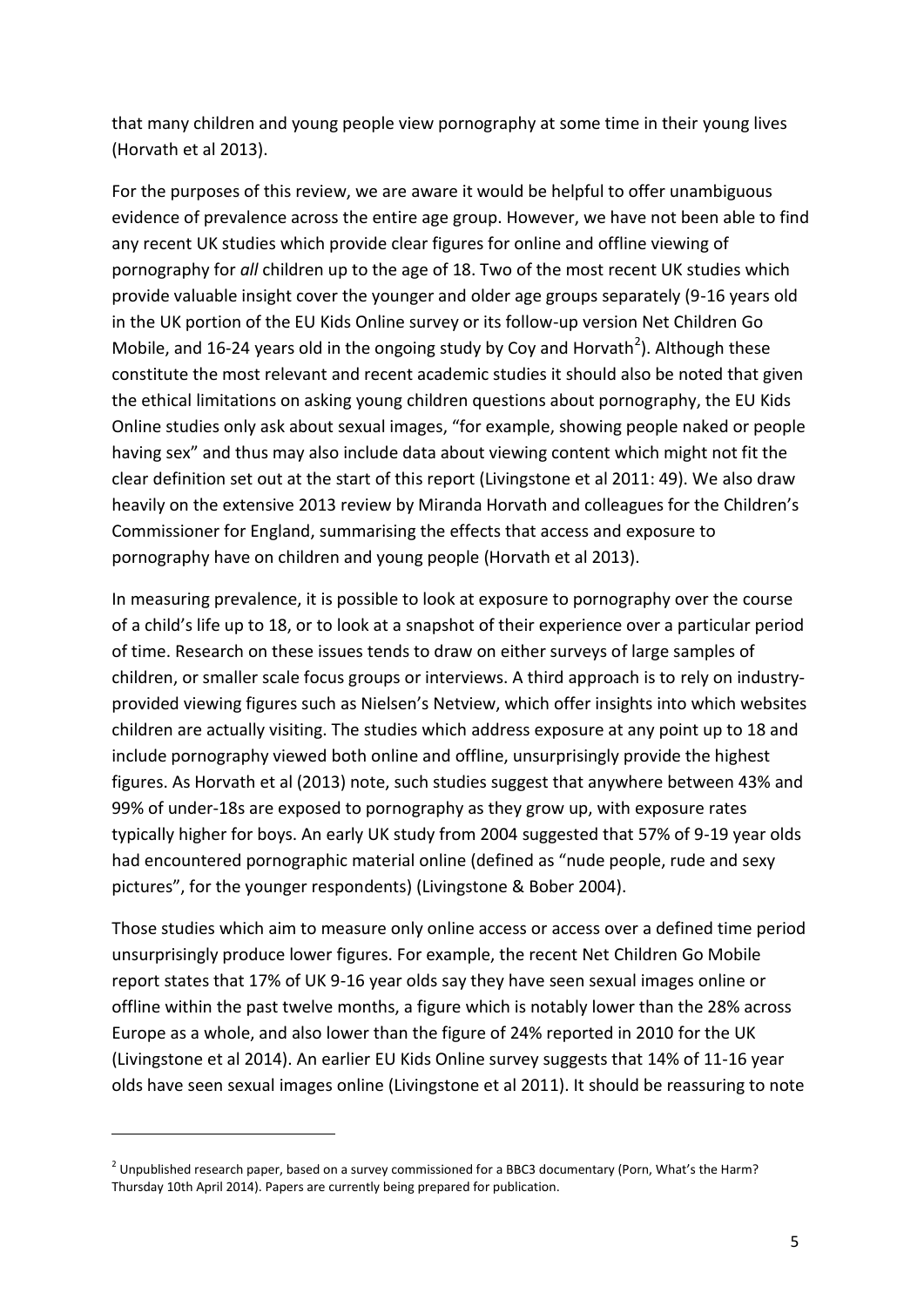those in the youngest age groups studied are very unlikely to say they've seen sexual images in the past year – just 2% of 9-10 year olds - but the proportion rises quickly amongst those aged 11-12 (9%) and reaches 25% amongst both 13-14 and 15-16 year olds (Livingstone et al 2014).

The third approach is to track Internet users' online habits. Market research companies such as Nielsen recruit large representative panels of users who install meters on their laptops or PCs. Using this approach the UK Authority for TV on Demand (ATVOD) commissioned an analysis of data held by Nielsen Netview to determine how many children are accessing adult websites, and whether those websites are based (and therefore regulated) in the UK. Their figures showed that during December 2013, approximately 200,000 children aged between 6 and 15 accessed adult websites, of whom 44,000 were of primary school age. ATVOD suggest this equates to around 6% of UK 6-15 year olds, and almost 3% of primary age children (ATVOD 2014).

If it is hard to obtain a consensus on the number of children accessing pornography, it is also surprisingly complicated to determine whether pornographic content is viewed by children 'online' or 'offline. This has arguably become more difficult to ascertain as our media experiences converge and blend across a number of different platforms. When we consider that books, films, and TV can all now be consumed on digital devices, sometimes streamed, sometimes downloaded, or that photos and links can be exchanged by Bluetooth or in a mobile messaging app, it is not surprising that it may not be immediately clear to children which content they are accessing via the Internet or a mobile network, or offline. For this reason, several recent studies such as those run under the EU Kids Online framework have instead asked children how they came to see sexual images, listing a range of different activities, from books and magazines to messaging apps and chat-rooms. This means that it is not always absolutely clear when sexual images have been observed in analogue or digital form, and if digital, whether over the Internet.

It might be expected that most sexual images would be viewed via pornographic websites. However, recent UK and EU surveys suggest that this is not the primary route, and that traditional mass media still play an important role in children's exposure. Indeed the 2010 EU Kids Online survey results revealed that mass media such as films and magazines were then a more common source of viewing sexual images (defined as naked people, or people having sex) than websites, whilst more recent figures suggest these sources are still on par with digital routes. This is a useful point to remember: sexual imagery is rife within wider popular culture, and some of the most talked about media events, whether series like Game of Thrones, films such as Fifty Shades of Grey or games such as Grand Theft Auto contain not only scenes of explicit simulated sex acts but even violent sexual content. Whether such media are accessed 'offline' or 'online', it is quite possible that the sexual content children and young people are exposed to most frequently is actually a component of ordinary everyday mainstream culture rather than accessed illicitly via adult websites, ads or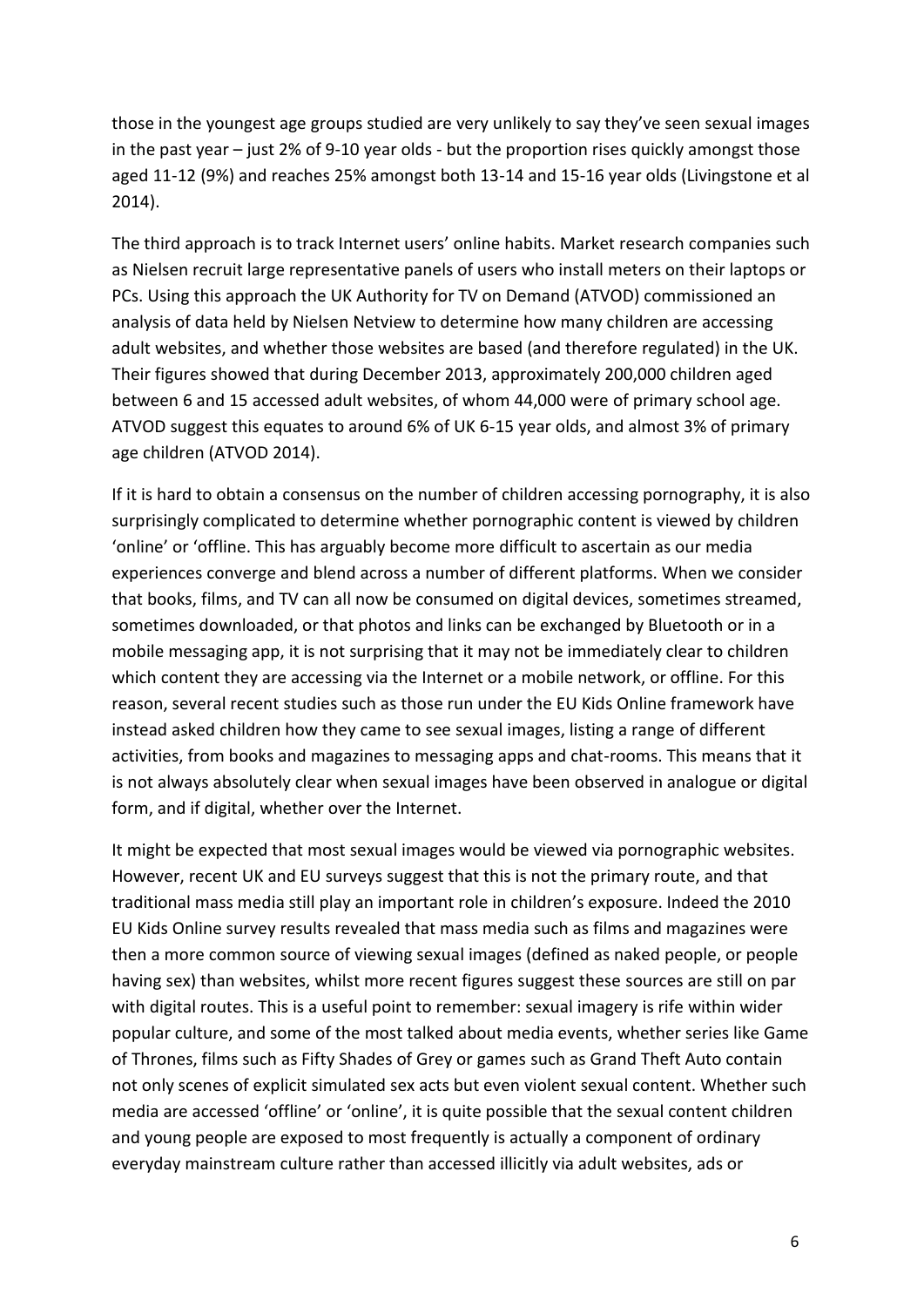services. We will return to this point when addressing the different routes and technologies by which children access sexual images online.

### *Social context*

In addition to understanding how many children view pornography, it would be useful to understand more about why and how they do so. Do they encounter such materials accidentally and upsettingly whilst trying to do something else? Do they access it deliberately and privately, out of curiosity for or for some other purpose? How is it used in the context of peer group bonding or emergent sexual relationships? It would also be helpful to know more about what type of sexual content is being viewed - are children seeing less explicit images of nudity or sex, are they viewing graphic non-simulated sex, or even illegal extreme pornography?

Ethical and methodological challenges make it difficult to be sure what type of content is seen. The 2010 EU Kids Online Survey data for the UK indicates that the most common sexual content seen online is images or video of naked people (11% of all 11-16 year olds using the Internet), followed by images or video of genitals or people having sex (both 8%). Images or video that show sex in a violent way is viewed least often, with 2% of respondents saying they have seen such material (Livingstone et al 2011).

In terms of reasons for viewing, research suggests that more children are likely to report accidental rather than deliberate viewing of pornography. But as Horvath et al (2013) point out, rates of unwanted exposure vary considerably across studies with figures ranging from 4% to 66% of children and young people reporting this. Figures from a 2004 UK survey suggested that nearly six in ten 9-19 year olds had then seen pornography online, and that in the majority of cases, this viewing was unintentional, largely via pop-up adverts, unwanted websites or spam (Livingstone and Bober 2004). Given the pace of digital and mobile technological change, it is dangerous to extrapolate too much from figures that are now over ten years old, but it is hard to find any suitable figures that elucidate the *current* experience of UK children with specific regard to intentional/accidental viewing. One ongoing study in the UK suggests that amongst 16-24 year olds, respondents most commonly reported accessing pornography when they hadn't intended to (37.4%), with the second biggest group suggesting that others showed it to them (24.9%) whilst 21.6% said they looked for it on purpose (Coy and Horvath, in progress). However, some caution should be exercised in interpreting these figures as some respondents may feel embarrassed to admit that they deliberately looked for pornography, whilst the desire to categorise viewing as either deliberate or accidental may over-simplify motivations and experiences.

The mention in Coy and Horvath's results of respondents who had viewed pornography as result of others showing it to them is important. Although this may signify no more than situations where friends share explicit material as a way of bonding, or where partners use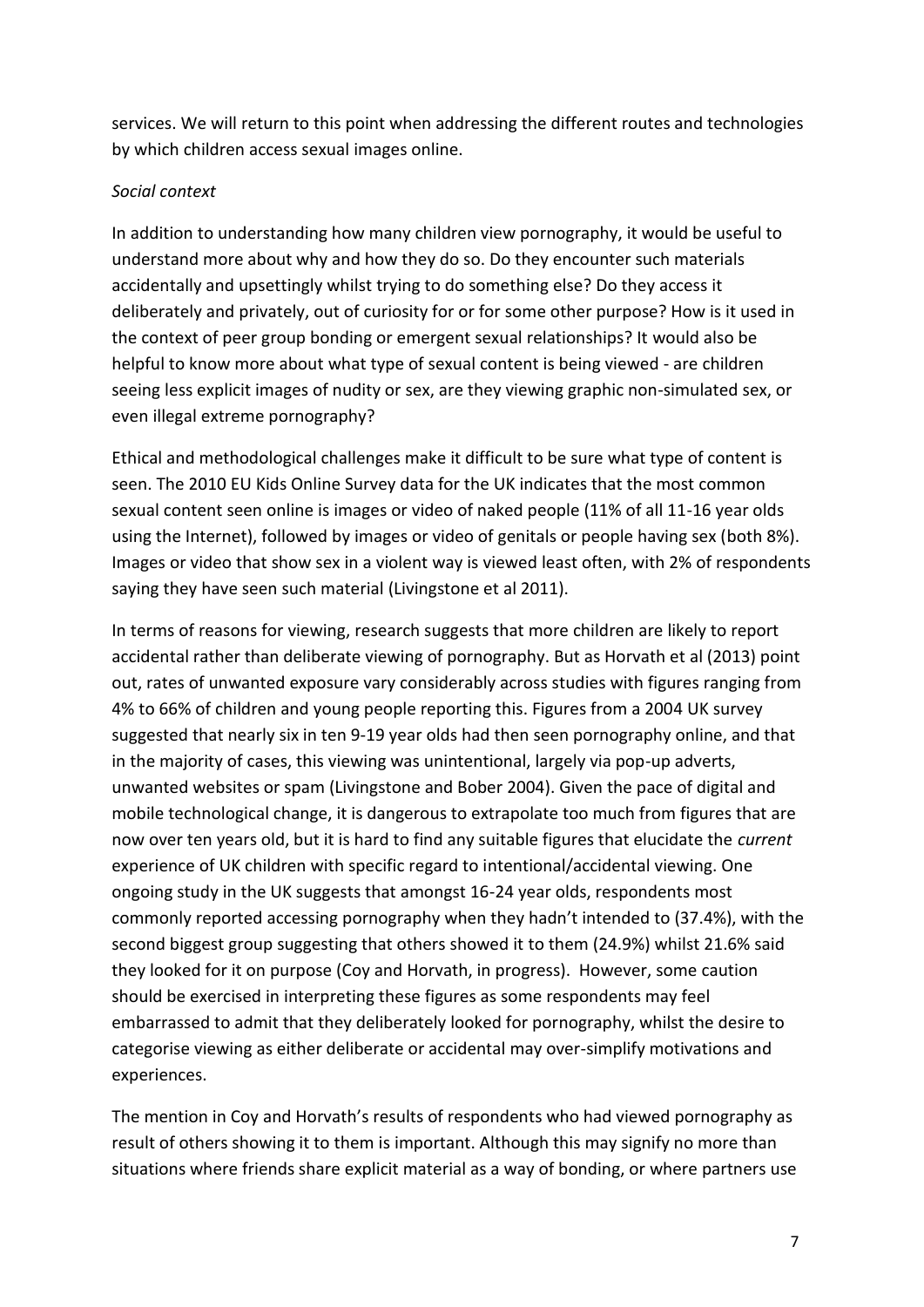pornography together, there is also evidence that a third category of experience exists, wherein some individuals feel persuaded or even coerced into viewing pornography. One study of college students (18+) reported that 1.5% of men and 6.6% of women in their sample had been pressurised by others to view pornographic materials (Romito and Beltramini 2011). This is in line with other recent UK studies indicating that teenage girls seem to be experiencing unacceptable sexual coercion at the hands of their partners, ranging from girls being persuaded to send naked or explicit photos of themselves (Ringrose et al 2012; Phippen 2012) to abuse and physical attack (Barter 2015). From a policy perspective it is worth considering which of these contexts for viewing pornography are most significant: limiting the exposure of children and young people who do not wish to view pornographic materials may be somewhat easier than preventing access by those determined to seek it out, whilst if others are being coerced into viewing pornography, this suggests social and educational interventions are needed.

It is possible to drill down further into some of these questions. Although often assumed to be a solitary pursuit, there is good evidence to suggest that the viewing of pornography is also a common shared activity. In their review for the Children's Commissioner for England, Horvath et al (2013) summarise available research to suggest that boys are more likely to view pornographic material when alone, although many children, male and female, watch pornography with their peers. The reasons given for watching with others include achieving closer social bonds, gaining social status or encouraging sexual engagement with desired sexual partners. In many cases, initial exposure to such materials is led by boys rather than girls. Those who seek out pornography state a variety of reasons for use, ranging from desire for sexual arousal to simple curiosity or increasing understanding about sex. There is also some evidence of children sharing pornography, such as exchanging website addresses or content via the mobile phones or the Internet, as well as creating their own images of sexual content (sexting) whether this be for personal consensual use or illegal and humiliating sharing.

Sexting is an inherently social activity. Research suggests that between 4% and 17% of young people have sent or received sexually explicit images and messages or "sexts", a practice that is more common amongst older teens, but with little variation according to gender (Horvath et al 2013). More young people say that they have received sexts than sent them, whilst young men are more likely to request images, and young women more likely to feel pressured to comply. There is some UK evidence that girls and young women are disparaged whether or not they cooperate (Phippen 2012). Although such material may be created and exchanged between romantic partners, sexts are also often, possibly more often, exchanged outside a relationship, either between individuals hoping to start a relationship or between friends sharing photos of their peers or partners for reasons which may be harmless or humiliating (Lenhart 2005; Phippen 2012). Although the greatest public policy concern here would seem to be the illegal sharing photographs of a minor, the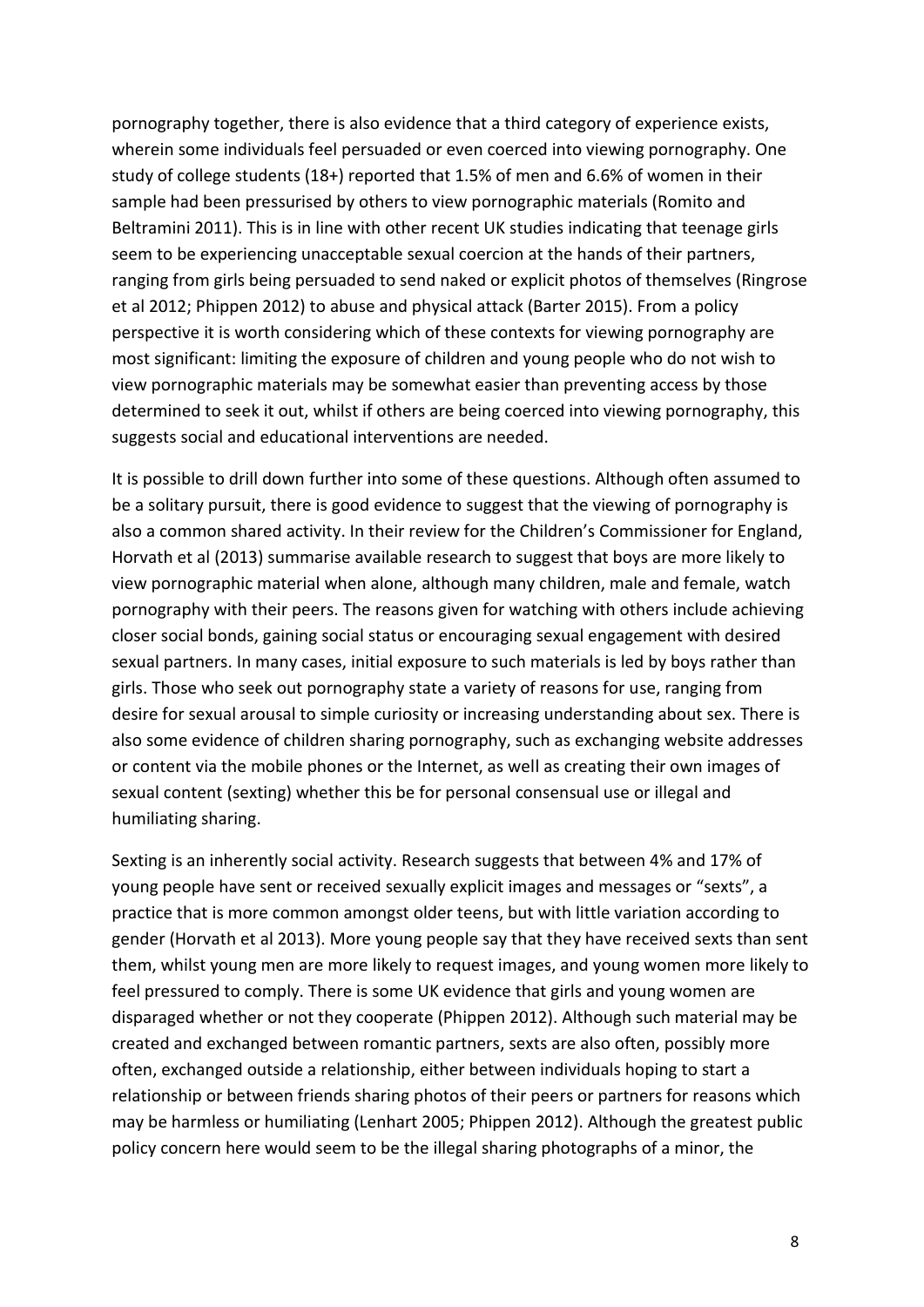safeguarding implications of complex sexual and social behaviours which may or may not involve coercion or sexual harassment are deserving of significant attention.

#### *Means of access*

The research cited above reveals that many under-18s, mainly teenagers, are viewing or are exposed to pornography, that they do so for a variety of reasons relating to emerging sexual identity or social bonding, and that they do so both alone and with friends. The one question we have yet to answer is how they access such material – does the Internet play as significant a role as media concern would suggest? If they are using digital devices, which ones, and via what apps or services?

The most recent figures suggest that mobile phones and the Internet may be playing more of a role. Results from the Net Children Go Mobile study, which repeated the earlier EU Kids Online survey in 2013, suggest that most exposure in that year was reported as occurring in television and films or social network sites, with the range of Internet-enabled options now matching traditional mass media (TV, films, videos and DVDs) as the most common sources. To return to the question of prevalence, 7% of the 9-16 year old children surveyed had seen sexual images on social networks in the past year, 6% had seen them on TV or in a film, 5% had seen them in a magazine or book, or as pop-ups on the Internet (Livingstone et al 2014; see table 25, p. 43, reproduced with permission below). As might be expected, more children from older age groups report such experiences, with 13% of 15-16 year olds seeing sexual images on social network sites, compared to just 4% of 11-12 year olds and none of those in the youngest age group of 9-10 years. Of note is that the few youngest children who did report seeing sexual images reported doing so either on TV or in films or via videosharing platforms such as YouTube.

|                                | Age          |             |                |             |                |
|--------------------------------|--------------|-------------|----------------|-------------|----------------|
| %                              | $9 - 10$     | $11 - 12$   | $13-14$        | $15 - 16$   | All            |
| In a magazine or book          | 0            | 0           | 6              | 12          | 5              |
| On television, film            | $\mathbf{1}$ | $\Omega$    | $\overline{7}$ | 15          | 6              |
| On a video sharing<br>platform | 1            | 0           | $\overline{2}$ | 13          | 4              |
| On a photo sharing<br>platform | $\Omega$     | $\mathbf 0$ | 3              | 9           | 4              |
| By pop-ups on the<br>internet  | 0            | 3           | 11             | 4           | 5              |
| On a SNS                       | $\bf{0}$     | 4           | 7              | 13          | $\overline{7}$ |
| By instant messaging           | o            | 0           | 1              | 11          | 3              |
| In a chatroom                  | 0            | $\mathbf 0$ | $\mathbf{1}$   | 0           | 0              |
| By email                       | 0            | 0           | 0              | $\Omega$    | 0              |
| On a gaming website            | $\mathbf{0}$ | $\mathbf 0$ | $\mathbf 0$    | $\mathbf 0$ | 0              |

(Livingstone et al 2014; Table 25, p. 43, reproduced with permission of the lead author.)

NCGM: Q36: If you have seen images of this kind, how did it happen? (Multiple responses allowed). Base: All children who use the internet.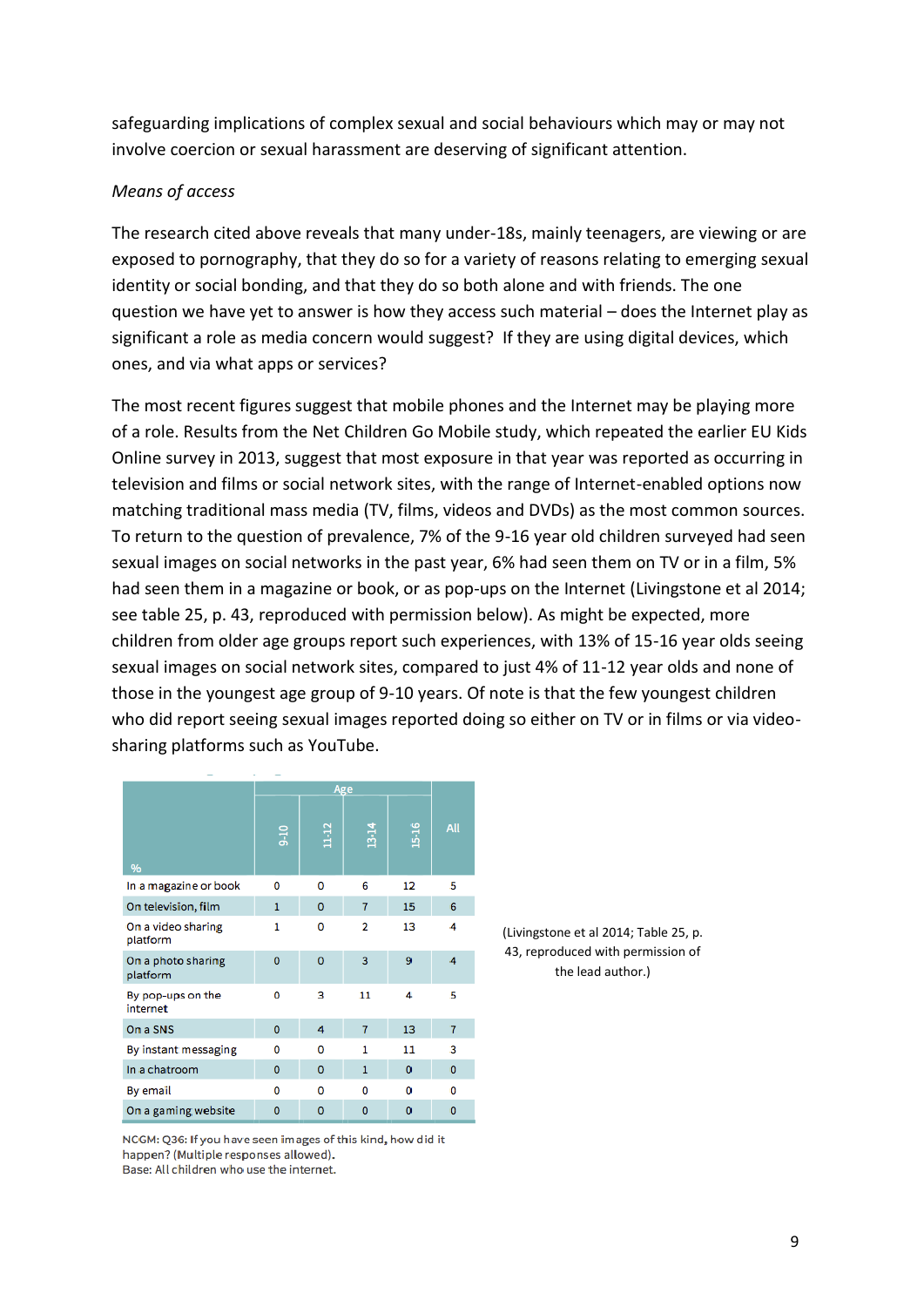Rather than dwelling too long on the difficult distinction of whether or not pornographic content is technically viewed via the Internet, a mobile phone or offline, it may be instructive to consider in more detail the variety of means by which under-18s could see such material. Policy makers and academics in this field are familiar with the role of traditional mass media means which include films, television, books and magazines, but galloping innovation in digital technologies means that there are now a great array of tools, channels and apps by which content can be created, viewed or exchanged. At the policy forum, we asked our expert panellists to list the variety of digital means by which children and young people could *conceivably* view pornographic images as existing research does not provide a very granular account. This list also provides some insight into the range of industry stakeholders who might play a role in any new moves to restrict children's access to adult content. Their suggestions included:

- Pornographic websites;
- Photo or video-sharing platforms;
- Search engines;
- Adverts;
- Interpersonal messaging apps and services;
- Social network sites;
- Peer-to-peer portal sites and torrent services for downloading films and videos;
- Mobile and tablet apps:
- Games;
- Physical sharing of devices or USB sticks;
- **•** Dark web.

This is not an exhaustive list, there is some overlap between categories and given the speed of technological advance, other channels may emerge as important routes to access on even a short timescale. We will consider each of these briefly in turn to highlight relevant empirical evidence of use, as well as technical characteristics which may affect the range of feasible policy interventions.

#### Pornographic websites

Studies analysing user statistics and page views have suggested that 4% of the most frequented websites in the world are pornographic (Ogas 2011). UK Internet users spend a significant amount of time and money on adult websites. ATVOD's recent study suggested that 23% of all UK residents who went online using a PC or laptop in December 2013 visited an adult website, spending more than 1.4 billion minutes on pornographic websites that month alone (ATVOD 2014).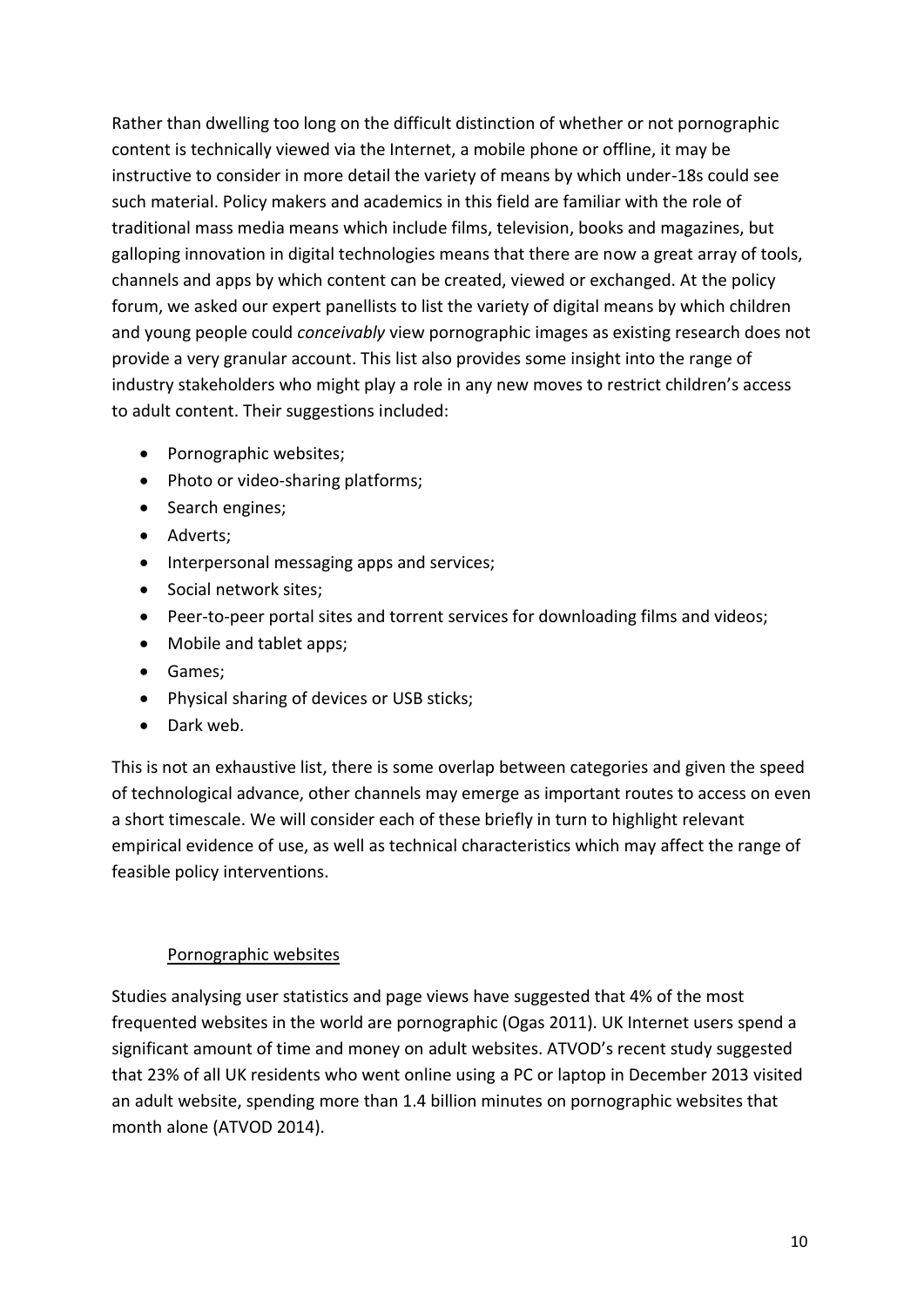The 2010 EU Kids Online survey asked whether respondents had seen sexual images 'on an adult or X-rated website': 4% of 13-14 year olds said they had seen sexual images via such routes over the past year, and 9% of 15-16 year olds. The recent ATVOD study offers less detailed figures, but indicates that around 6% of 6-15 year olds viewed pornographic websites within just one month in 2013, potentially suggesting higher viewing figures over the course of a year.

In theory, major pornographic websites are relatively straightforward to index manually for the purposes of compiling filtering blacklists. The content is unambiguous, the URLs of the biggest brands are stable, and they are easily identifiable. However whilst major websites are stable and easy to block, there exist many smaller, more specialised sites that would require much greater effort to index manually for inclusion in a filtering scheme. The automated alternative is also not straightforward: it is much more difficult for algorithms to identify previously un-indexed content because distinguishing pornographic content from, say, artistic content is extremely challenging without a human appreciation of context. For this reason, even the best filters still suffer from both over and under-blocking of pornographic websites.

#### Photo and video-sharing platforms

Photo and video-sharing sites have become increasingly popular sources of entertainment, with the largest players like YouTube, Vine, Imgur, Flickr and Instagram now household names. In the UK, YouTube is the fourth most popular site according to Alexa<sup>3</sup>, with both Imgur and Instagram featuring in the top thirty. What distinguishes these sites is their role as spaces for the easy sharing of user-generated content, whether that be snippets of children's programmes, step-by-step hair-dressing instructions or amateur (or even professional) pornography. The incredible variety of content is one of the features that make these sites so popular – whatever you are looking for, the chances are that someone else has posted it. On the flip side, the sheer amount of content uploaded to these sites (300 hours of video uploaded to YouTube every minute<sup>4</sup>) renders them virtually impossible to moderate. Instead the most popular sites listed above all have policies or community standards that clearly prohibit the posting of pornographic content, with the exception of Flickr, which asks users to self-moderate by choosing a 'restricted' filter for adult-only content. In practice, this has not stopped these platforms becoming host to pornographic content and it is notable that in recognition of the difficulties of ensuring a completely childsafe experience via their main platforms, both Vine and YouTube have recently chosen to launch child-friendly versions of their apps (YouTube launched an app for both Android and iOS - YouTube Kids - in the US on February 23 $^{rd}$  2015, the VineKids iOS app launched on 30<sup>th</sup> January 2015). These new services appear to be targeted at younger children and are

**.** 

<sup>3</sup> Alexa.com rankings for top sites in the UK generated on 9/3/15

<sup>4</sup> [https://www.YouTube.com/yt/press/en-GB/statistics.html](https://www.youtube.com/yt/press/en-GB/statistics.html)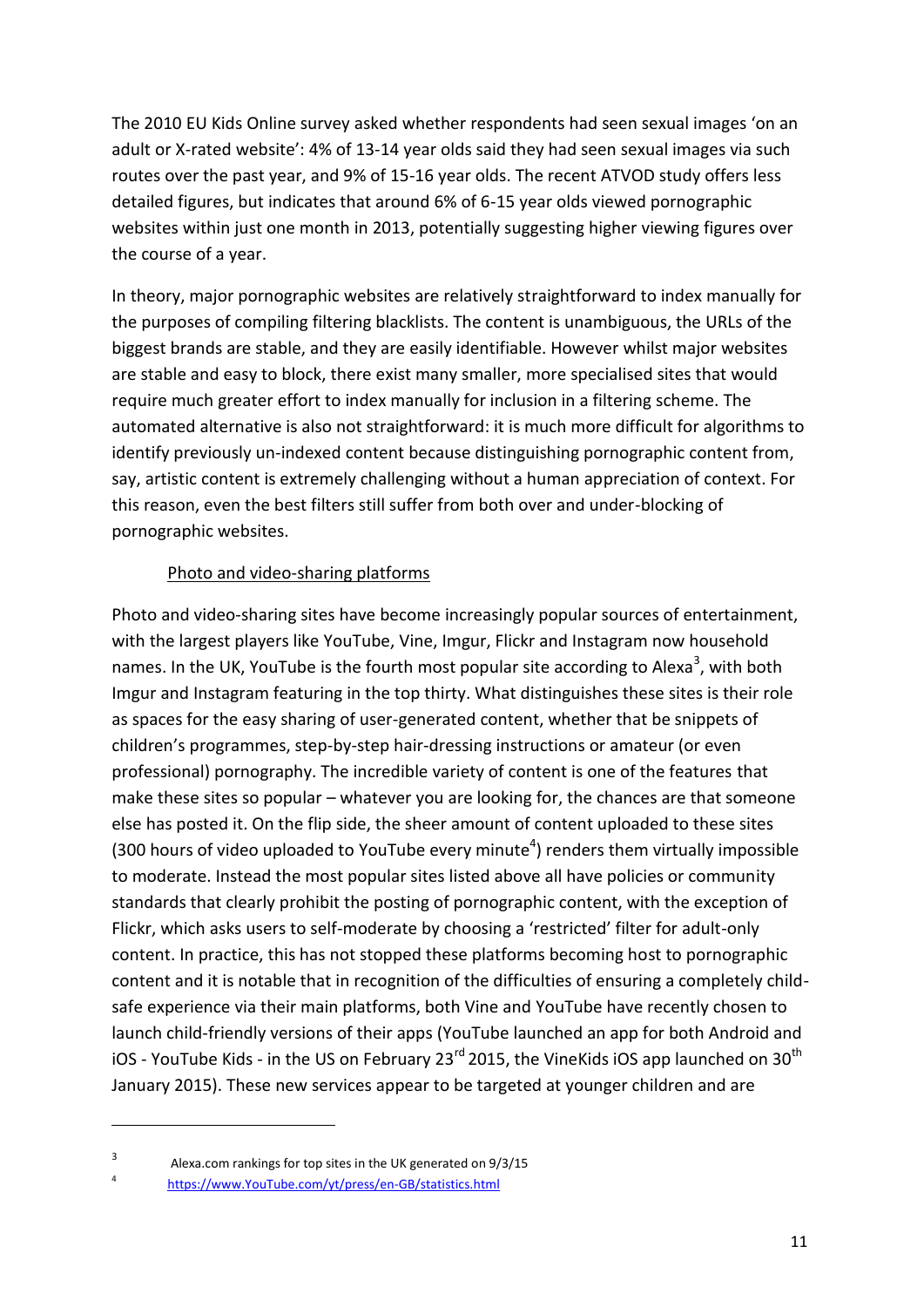unlikely to appeal to teenagers. Given that it is precisely older teenagers who are more likely to view sexual content via video or photo-sharing platforms, such new measures are more likely to prevent inadvertent access by younger children rather than prevent access, accidental or deliberate, amongst older children. The Net Children Go Mobile study suggested that 13% of 15-16 year olds had viewed sexual content on a video-sharing platform in 2013, as against just 1% of 9-10 year olds (Livingstone et al 2014).

#### Search engines

Although search engines might be most obviously used to identify generic or special-interest porn websites, they can also be used as a source of sexual images in their own right, via the thumbnail images which are shown in an image search. The most popular search engines all offer 'safe-search' options which filter out explicit images and text. Google and Bing, for example, both offer two SafeSearch options of which Moderate SafeSearch aims to filter out adult images or videos. This is the default setting for both search engines. An even more stringent Strict setting is available which blocks explicit text. However these safety tools can easily be bypassed by changing user settings and experience suggests that many parents are unaware of them, and are therefore unlikely to check. It should also be noted that search engine filters are a significant source of over-blocking, given the imperfection of automated filtering.

#### Adverts

Pop-up adverts have been identified as a significant source of unwanted sexual images by under-18s. The UK Net Children Go Mobile study found these to be the most common source of seeing sexual images amongst the 13-14 year old age group, with 11% stating that they had encountered material this way in 2013 (Livingstone et al 2014). Crucially, such adverts appear without any intent of the user. Instead they are new web browser windows generated to automatically open and display advertisements when a particular page or page-element is opened. Most Internet browsers now offer pop-up blocking in their settings, and add-on tools such as ad-blockers will offer further protection. On the occasions that pop-up windows are needed as part of a website's functionality, these tools usually provide more granular options, such as enabling pop-ups from particular sources. With the advent of pop-up-blocking as a core browser function, more and more sites are now moving to 'in-line' or banner ads, which are embedded within the web page. To get rid of these, Internet users need to download additional ad-blocking tools. However, one problem that might be faced by younger users is that certain types of content, such as pirated free music or games, are more frequently associated with the use of pop-ups and in-line ads, and should a child click on even just one of these, a cascade of further adverts can be served. The least reputable torrent sites are particularly problematic sources of such adverts

There is no statutory ban on advertising pornography in digital media in the UK, and conduct of UK websites and UK advertisers is governed by the self-regulatory Advertising Codes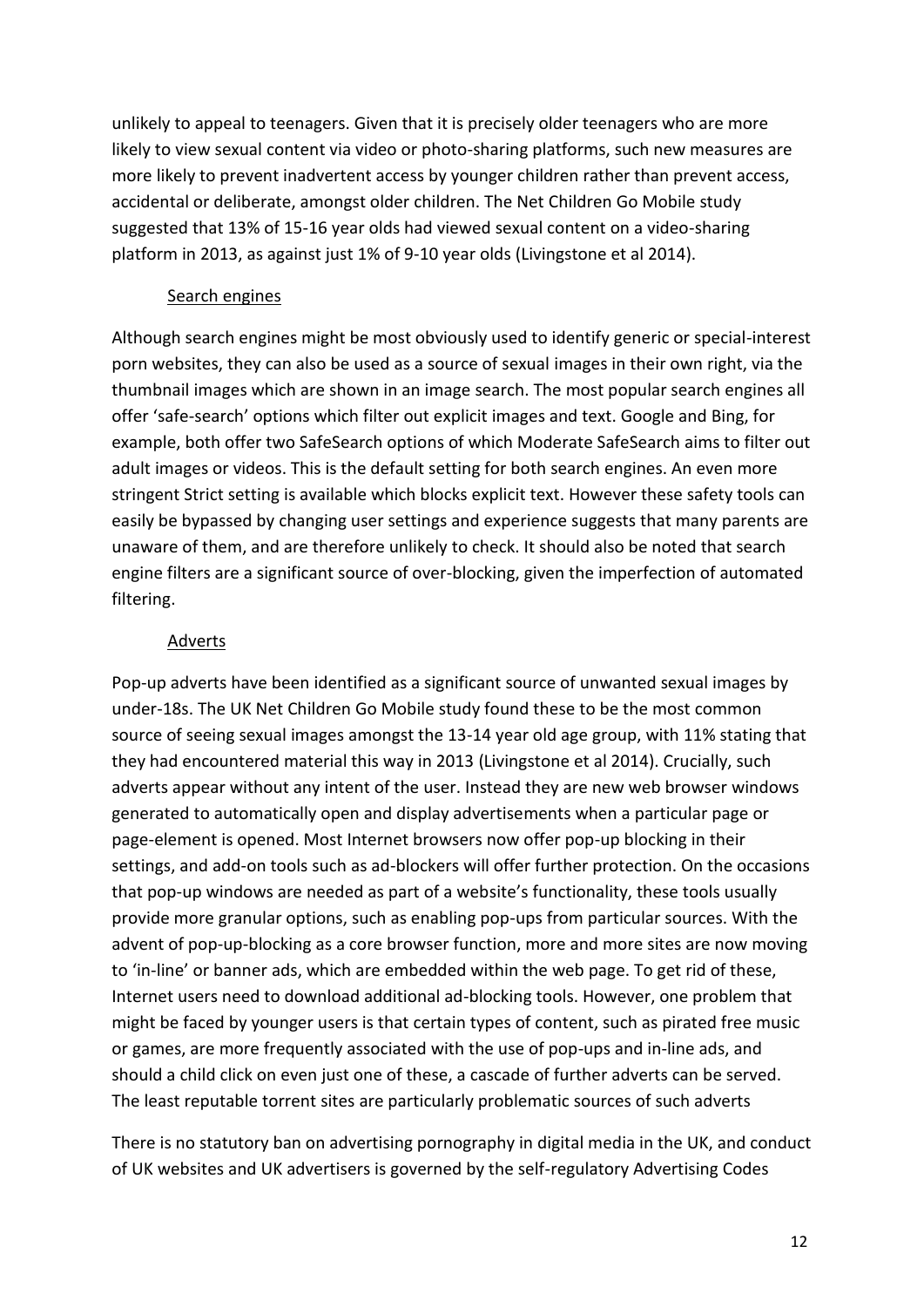produced by the UK Committees of Advertising Practice<sup>5</sup>. An advert for a pornographic service or website would likely be deemed in breach of these codes if it contained overtly sexual imagery and was delivered in an untargeted medium, such that it would be likely to be seen by children. There are two challenges here. The first is that the most rigorous forms of age verification are not routinely used to determine the age of Internet users, with the exception of a few licensed product areas such as online gambling. Instead, adverts are usually served on the basis of behavioural profiling, namely the online habits of the device user. This obviously can result in the serving of adult-only adverts either if the device is shared and regularly used by adults in the family or if a minor is accessing adult content or sites with little incentive to offer accurate profiling. Some forms of behavioural profiling are even based on data gathered from a single IP address, which may be shared by several users and devices in a single household. The second difficulty with regulating this particular sector is the sheer array of stakeholders. The display of just one pop-up ad on a website will likely have involved business transactions between the website publisher who wants to generate money to pay for content, an advertiser who wants to sell a product, an ad network, such as Google AdSense who run the infrastructure required to serve the adverts, and quite possibly other advertising analytics businesses who purchase behavioural data to sell behavioural profiling of Internet users. Given the complexity of this ecosystem and the fact that many adverts on foreign websites will be beyond UK advertising regulation, determining that ads with pornographic content are likely to be viewed only by adults may pose a significant practical and regulatory challenge.

#### Interpersonal messaging apps and services

For UK children aged 12-15, talking with their friends is the activity they most value online (Ofcom 2014). This is facilitated by a wide array of apps, ranging from real-time video chat services such as Skype or FaceTime, to friend-to-friend messaging apps such as Facebook's Messenger, WhatsApp or Snapchat, to public group chat apps or services such as traditional online chat-rooms or new apps like Firechat or YikYak which connect up proximate users via phones' Bluetooth or wireless signals. These services are used by large numbers of children, especially those in their early teens. Ofcom's most recent survey of media use attitudes showed that 26% of 12-15 year olds have a Snapchat profile and 20% have a WhatsApp account despite its ostensible minimum user age of 16 (Ofcom 2014). The Net Children Go Mobile survey suggests that such messaging services are particularly important to older teenage girls, with 68% of 13-16 year olds using them daily, compared to only half of all boys in the same age range (Livingstone et al 2014).

In each of these cases, content is as hard to regulate as would be a real-time face-to-face conversation. As more and more services are encrypting connections by default, only the conversation participants are able to view the content of the communications. Participants,

**.** 

<sup>5</sup> http://www.cap.org.uk/About-CAP.aspx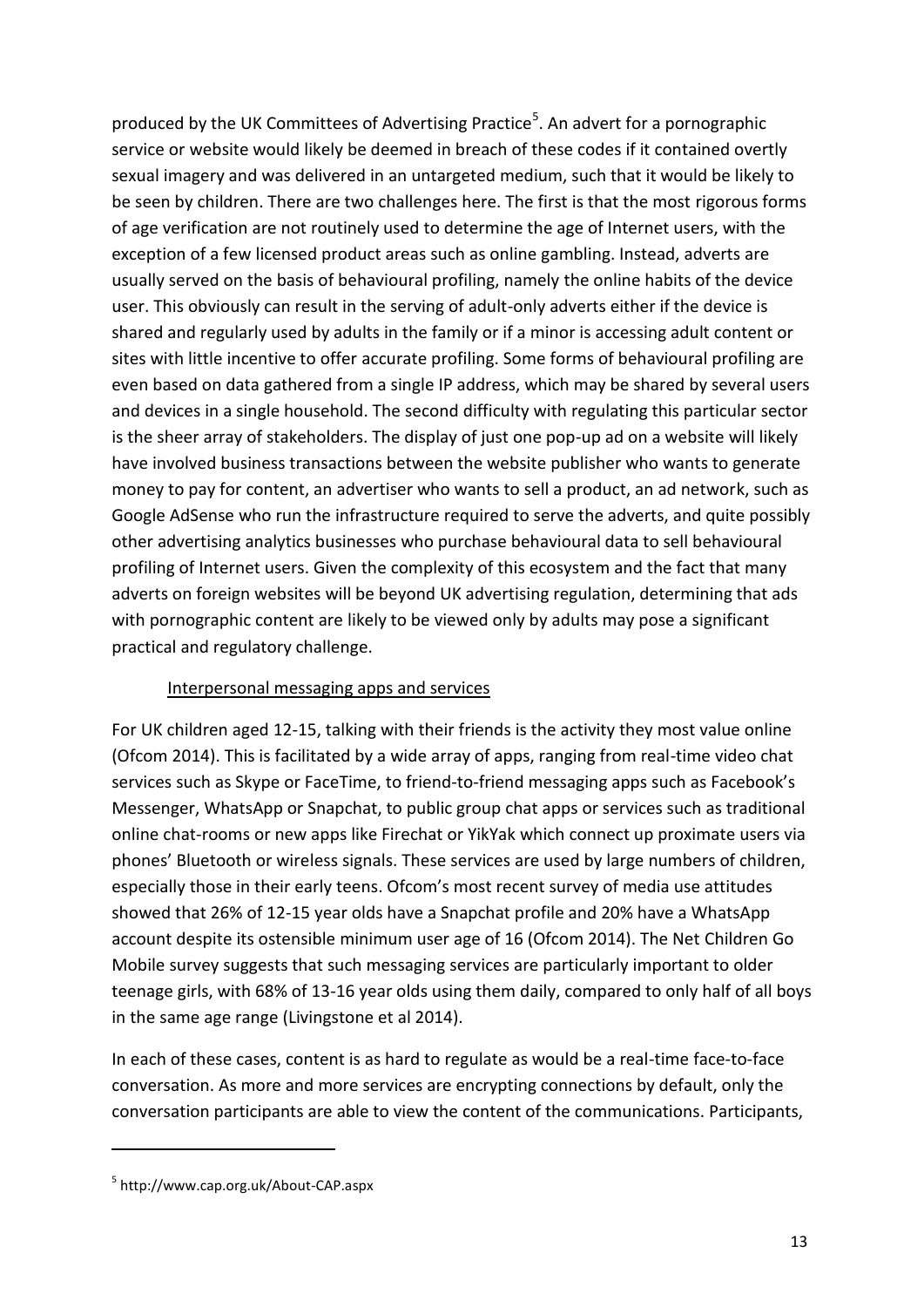whether under or over 18 can discuss whatever matters they wish, share photos or videos of whatever they want, and can even choose not to leave any digital trail. So long as content is shared consensually between those participating in the chat, it is unlikely to be reported and thus removal or blocking of the images will happen only rarely. Removal or blocking is also unlikely to occur if one party feels pressured by the other to participate. Perhaps unsurprisingly, person-to-person direct messaging does seem to be a way to share sexual images. However this is mainly for those in the older age groups: according to the most recent figures, 11% of 15-16 year olds in the UK saw sexual images on instant messaging in 2013 compared to just 4% of all 9-16 year olds (Livingstone et al 2014). Although in theory these figures could include sexting, more detailed questions regarding this phenomenon in the same survey suggest that sexting is not the only source of sexual images viewed by children using messaging services and apps.

As noted earlier, sexting is a phenomenon deserving of greater policy consideration. It is relevant here in the sense that it usually occurs via texting or mobile messaging apps. There is a concern that more ephemeral communication platforms such as Snapchat may even encourage such behaviour, making participants believe that they can send sexually revealing images without any danger of them being saved and re-circulated later. This much-vaunted feature of Snapchat can be bypassed if one user takes a screenshot and saves the result. A more basic point is that the increasing ubiquity of mobile devices and tablets mean that it is relatively easy for teens to take such pictures of themselves or others, with little perceived danger of any adult oversight.

In addition to worries about sexting, there do seem to be wider concerns about the use of instant messaging apps both as a source of bullying or the exchange of illegal images (the UK has already seen the prosecution of individuals for receiving images of extreme pornographic acts via WhatsApp<sup>6</sup>). This might seem to suggest that it would be an easy win to restrict or forbid their use. However their central role as a much-valued platform for communicating with friends means that any attempts to restrict children's access to these would be hugely unpopular and practically impossible. Although age restrictions are already in place with some of these services these do not seem to be well-observed, and the greatest imperative would seem to be educating parents and children about the risks of such applications if used for sexual purposes.

#### Social Network Sites (SNS)

**.** 

Social networks continue to be well-used, with nearly half of all 9-16 year olds visiting a social network profile every day, a figure which rises above 70% for those aged 13-16 (Livingstone et al 2014). The most popular site continues to be Facebook, although there is

 ${}^{6}$  R v Ticehurst, Kelley and others 1<sup>st</sup> August, 2014, Old Bailey T20140188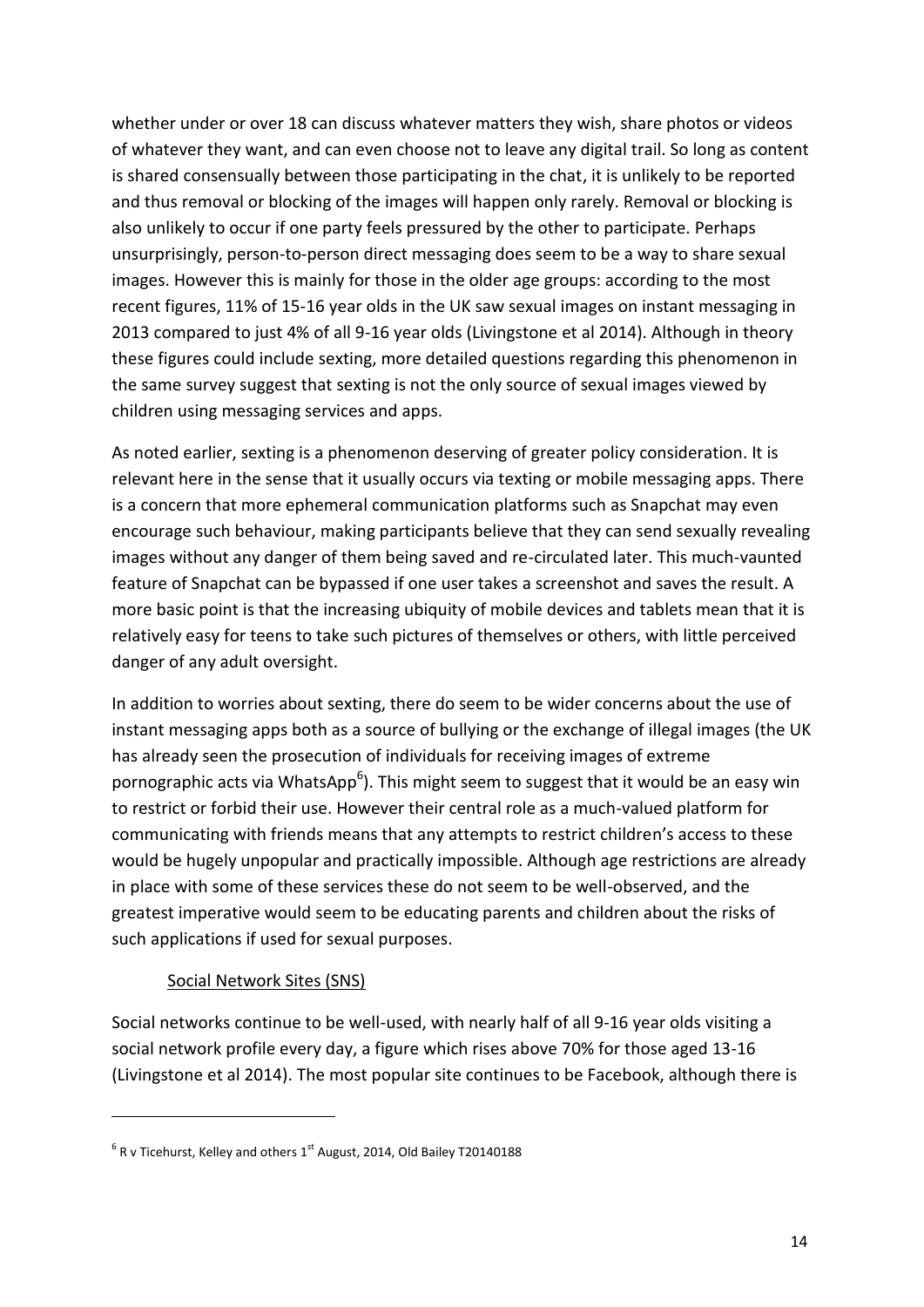some evidence that its use is declining amongst older teens as they diversify their social media use. Instagram, on the other hand, has seen a substantial rise in its user base, with Twitter apparently losing younger users and Tumblr continuing to attract a significant few (Ofcom 2014). Use of Ask.fm, which has recently reinvented itself after concerns about abnegation of safety responsibilities under previous ownership, is not currently measured by Ofcom despite its rising popularity. Of these social networks, Facebook and Instagram have community standards which forbid the posting of pornographic content or even nudity (with possible exceptions for pictures of art, breastfeeding etc.). Neither Tumblr nor Twitter take such a position, although both do require some restrictions on adult sexual content, such as not allowing pornographic images to be used in profile or background pictures (Twitter) or requiring all such content to be tagged as #NSFW (not suitable for work), in order to ensure it can be filtered by those who wish not to receive explicit content. Ironically, whilst such tagging is designed to make it less likely that children will stumble across explicit sexual content inadvertently, it also makes it much easier to find for any individuals deliberately seeking it. This demonstrates rather neatly the necessity of determining which will be the policy priority.

Whatever the community standards, the question of enforcement is a real challenge. The sheer quantity of photos and videos being posted on platforms such as Facebook or Twitter render real time moderation impossible, and these platforms rely on users reporting content that offends community standards, effectively crowd-sourcing the moderation process. This will obviously prove more effective for content that appears unexpectedly in a friend or group's newsfeed than for content deliberately and knowingly circulated amongst a closed group with the explicit intention of sharing adult content.

In the Net Children Go Mobile study, social network sites were the most common source for 9-16 year old children to see sexual images with 7% stating that they had experienced this. To keep this in proportion, however, it is worth noting that the next most common source was television and films, at 6%. Given the absence of detailed information about where the images were seen their origin there is a real need for more qualitative research to understand how such content is encountered online.

#### Peer-to-peer file-sharing sites

Although messaging apps such as Snapchat or WhatsApp are sometimes referred to as peerto-peer technologies, the more technical use of this term describes the operation of filesharing BitTorrent platforms such as KickassTorrents or those accessed by the infamous Pirate Bay portal. These platforms are used to trade films, music and software online without payment to the original copyright owners, and work by enabling users within a particular network of computers (a 'swarm') to download small bits of files from many different sources in return for allowing their own files to be downloaded by others in the swarm. The name P2P comes from the use of a protocol (set of coding instructions) that enables computers to communicate within one another directly without the need for a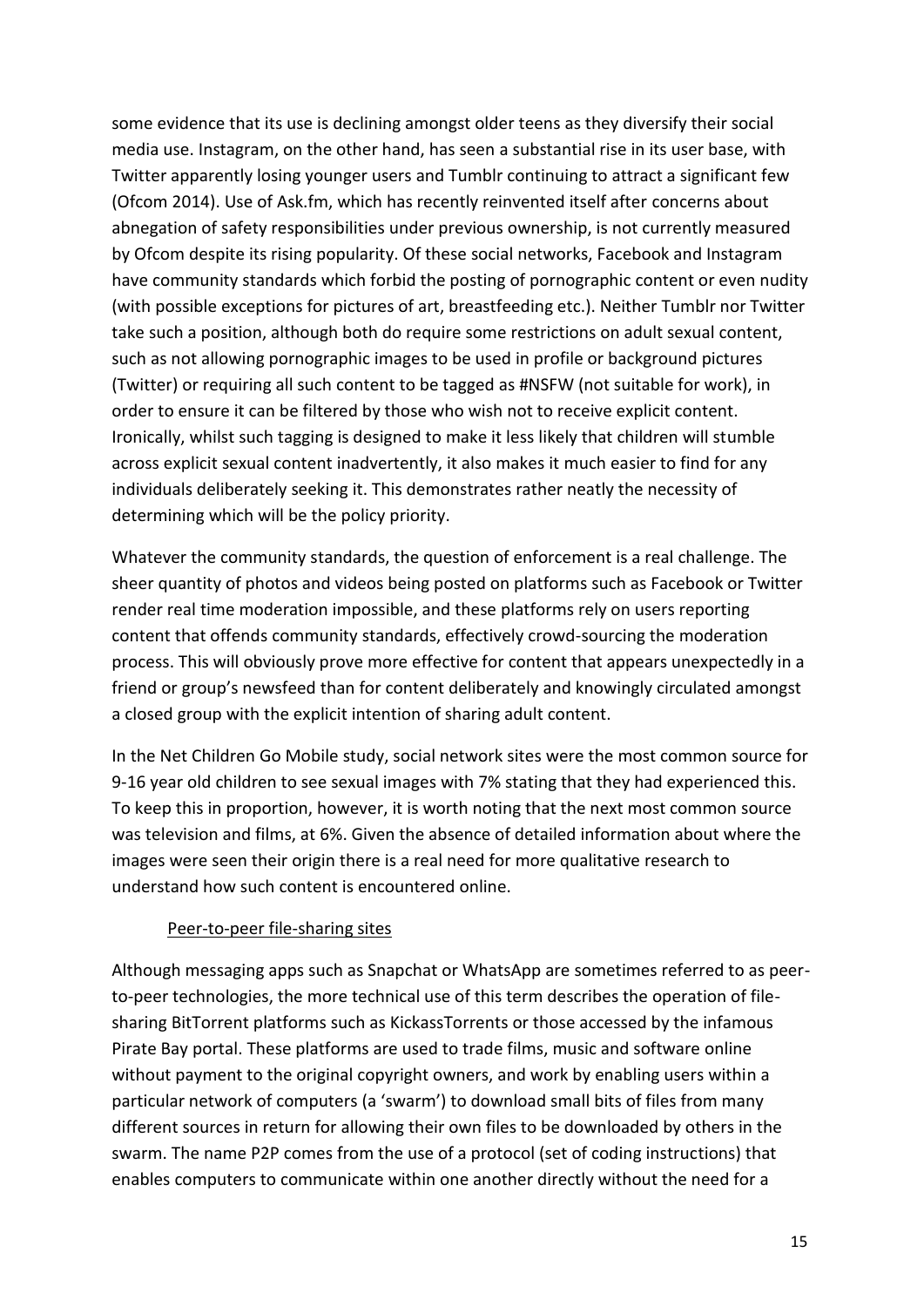central server. The absence of such a central point of control is precisely what makes such networks so hard to regulate, despite the best efforts of major international copyrightowning associations.

To the best of our knowledge there is no research which explicitly considers the experiences of under-18s using P2P file-sharing sites, but it is likely that children using these sites will encounter pornographic content, either by downloading adult films or (more frequently) via exposure to adverts. The former is obviously more likely to be intentional, but it is worth noting that torrent sites, especially the smaller less scrupulous ones, are renowned for using large amounts of ads to generate revenue, and ads for pornographic films and services are very common.

Currently several major torrent sites are blocked by most UK ISPs following a successful High Court order raised by the British Phonographic Industry in November 2014. Determined filesharers will find it easy to circumnavigate this by using either proxy servers or a Virtual Private Network (VPN) which effectively creates a private link between the user and the site they wish to access, without alerting ISPs to their activity. Ironically, this very action may have pushed regular P2P users towards the smaller torrent sites which have little incentive to be perceived to act responsibly, and are more likely to maximise revenue by serving more adult adverts.

## Mobile and tablet apps

**.** 

Just five years ago, if you wanted to access content or activities online, you usually had to go to a specific website to find what you wanted, often via a search engine. In the era of mobile apps, websites and search are distinctly outmoded, and many of our favourite online activities are now accessed directly via the apps themselves. Apps are software programmes designed specifically for use on Smartphones and other mobile devices, and are adapted to make the most of the device capabilities, such as the touch screen or accelerometer. According to industry figures, overall app usage grew by 76% in 2014<sup>7</sup>.

As might be expected in a free market, there are plenty of apps that offer particular types of sexual content or experience, even though in theory both Apple and Google app stores do not allow apps with pornographic content. Both Apple's App Store and Android's Google Play app store now rate apps for age appropriateness, the latter in line with Pan European Game Information (PEGI) ratings, but there are various other third-party app stores which Android supports in its 'open world' ecosystem which may not use such ratings. Even without downloading apps that promise explicit sexual content, plenty of the apps that children use most frequently can enable the deliberate or inadvertent viewing or exchange or sexual images, as discussed in the sections above. There is also some evidence that teens

<sup>7</sup> [http://www.flurry.com/blog/flurry-insights/shopping-productivity-and-messaging-give-mobile](http://www.flurry.com/blog/flurry-insights/shopping-productivity-and-messaging-give-mobile-another-stunning-growth-year#.VP7u7GYbsy4)[another-stunning-growth-year#.VP7u7GYbsy4](http://www.flurry.com/blog/flurry-insights/shopping-productivity-and-messaging-give-mobile-another-stunning-growth-year#.VP7u7GYbsy4) (Flurry is Yahoo's Mobile Analytics company).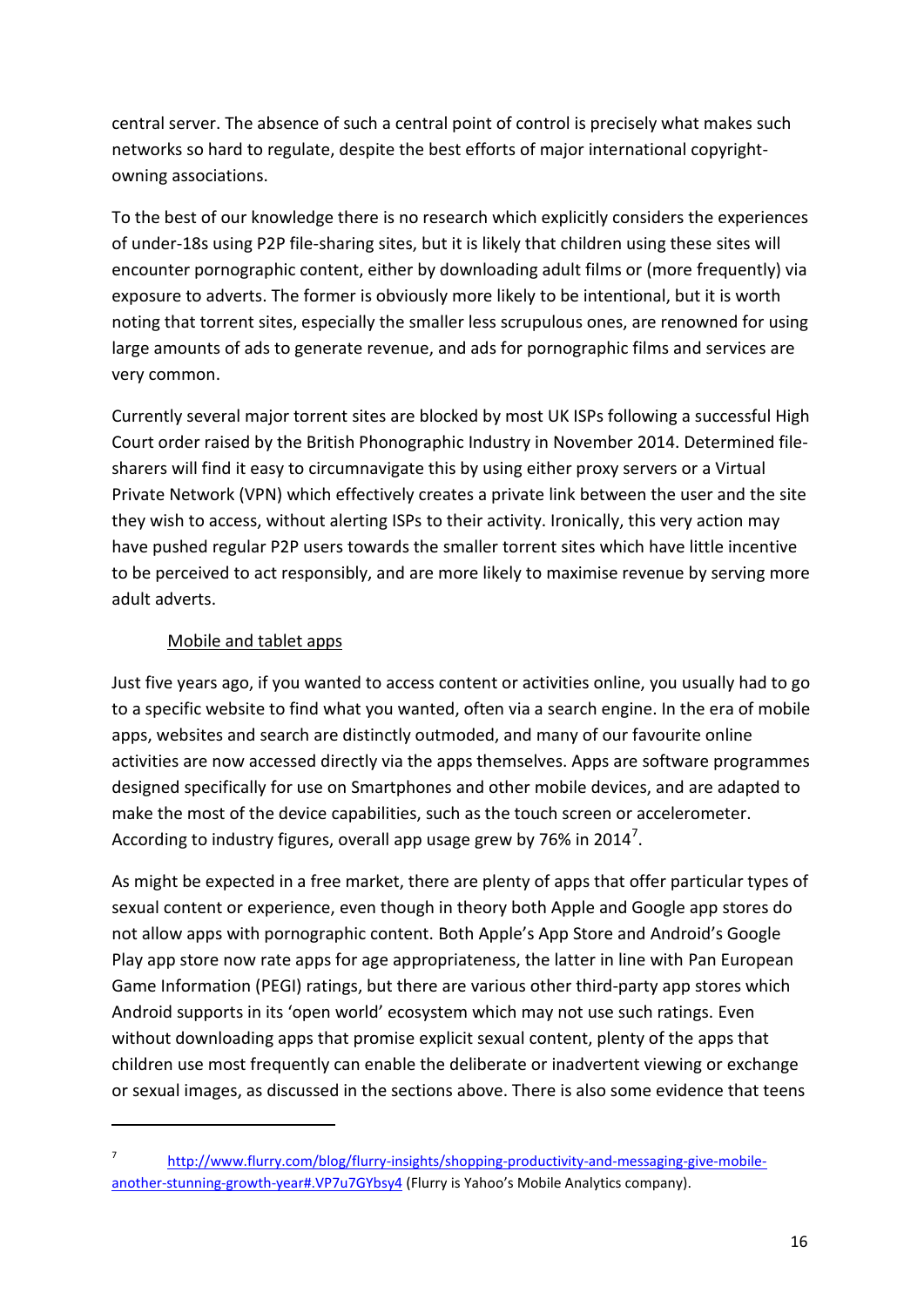are using online dating apps such as Tinder, even though these are not designed for their age group<sup>8</sup>

In theory, the risks of adult-only apps should be mitigated by the age verification policies of UK mobile operators, according to which mobile content is filtered by default, and users must prove they are over 18 if they wish to access any adult content. Unfortunately, this is challenging for mobile operators to ensure in the current environment where apps may not be reliably age-rated by their developers, and where different operating systems employ different age-rating systems. In addition, if apps and content are downloaded via wireless, this will also be beyond the control of the mobile operators. It is also worth noting that the age verification required may either involve entering a simple birth date, or just rely on the checking of credit card details associated with an app store account. If the latter is linked to a parent's credit card then this won't prevent access to adult-rated apps. As an important trend in technology use, this seems to be a regulatory gap ripe for further discussions with industry stakeholders such as Google and Apple who ultimately control the rules that apply in their app stores, although it should be clearly noted that we are not aware of any research which measures minors' exposure to sexual content via apps.

#### Games

**.** 

For teenage boys especially, games are one of the most important uses of their digital devices, whether played alone or against the computer, or online with known or unknown others (Ofcom 2014). Games are played on a games console such as the Xbox, on a PC or laptop or via apps on a variety of mobile devices. Such apps offer both specifically designed games for mobile devices as well as modified versions of some of the top console games. Although there is an extensive literature addressing the media effects of intensive gaming behaviours in adolescents, the surveys used for this review do not suggest that games are a frequent source of viewed sexual images for under-18s. This may be because very few of the best-selling console games and apps feature much in the way of sexual content or imagery, with only the Grand Theft Auto range having a reputation for the inclusion of such images. Similarly, whilst immersive games such as SecondLife or World of Warcraft are renowned for enabling sexual interactions as part of the play experience, we do not have any empirical evidence of this being experienced by UK children.

There is also a regulatory system in place for games in the UK, albeit one which is somewhat patchy given the different platforms on which games can now be played. The sale of boxed console or PC games is restricted according to Pan European Games Information (PEGI) age ratings, now backed up by law such that it is illegal for a vendor sell a game to a customer younger than the age rating given on the box. Games designed for those under 12 should not normally contain nudity, and if they do so, it must not be in a sexual context. Games

<sup>8</sup> [www.independent.co.uk/voices/comment/tinder-isnt-for-teens-so-why-are-so-many-using-the-app-](http://www.independent.co.uk/voices/comment/tinder-isnt-for-teens-so-why-are-so-many-using-the-app-9152087.html)[9152087.html](http://www.independent.co.uk/voices/comment/tinder-isnt-for-teens-so-why-are-so-many-using-the-app-9152087.html)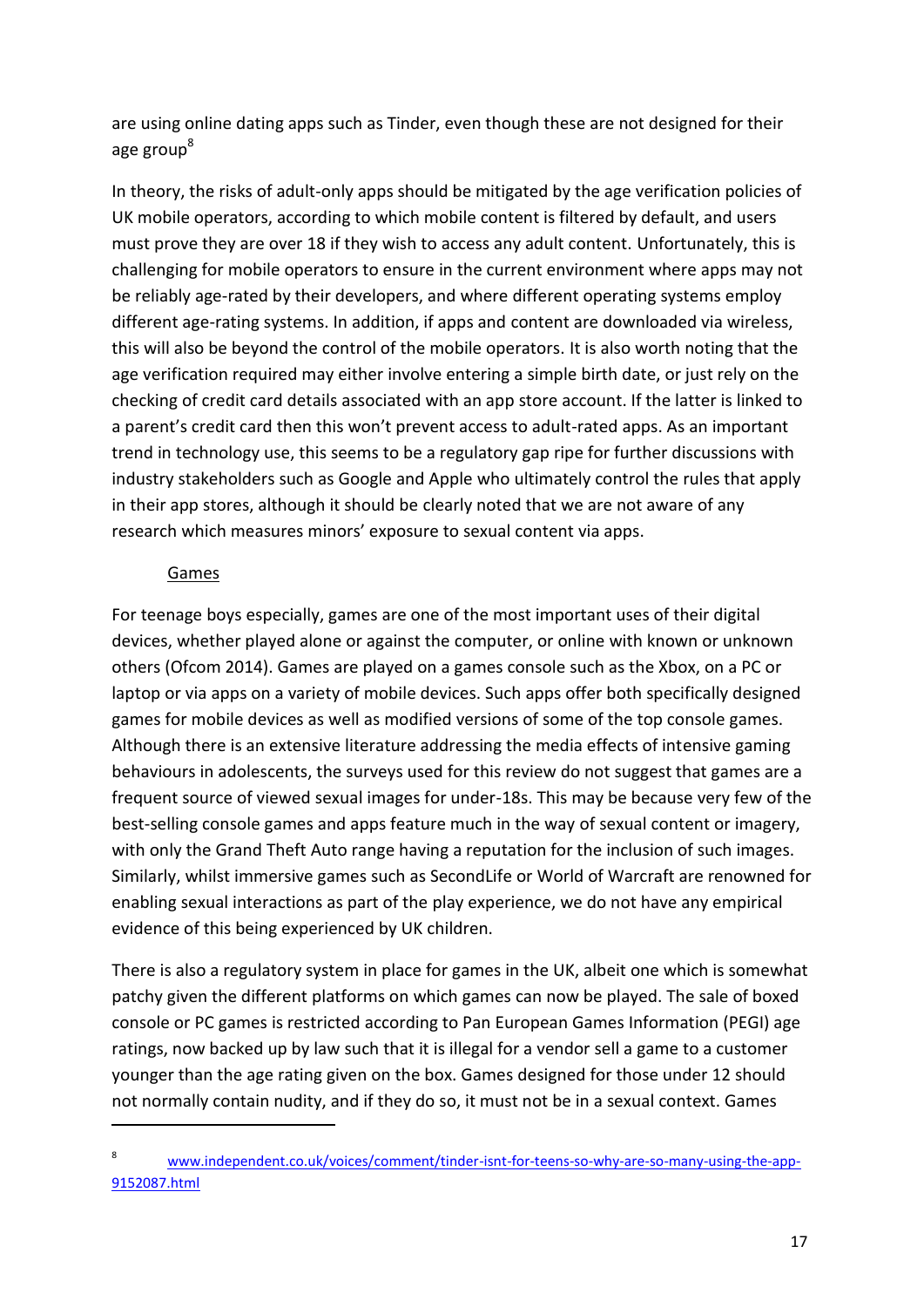rated 12+ can contain "nudity of a slightly more graphic nature" and those rated 16+ may display sexual activity that "reaches a stage that looks the same as would be expected in real life"<sup>9</sup>. Games distributed as apps on mobile devices are regulated according to the standards set down by the various operating system providers, with Windows following PEGI standards whilst Android and iOS currently apply their own ratings. It is not currently illegal for vendors to sell age-rated apps to users below the age given in its rating, nor do such restrictions apply to games downloaded via Xbox Marketplace or say PlayStation Store, although such virtual stores have very recently agreed to display PEGI ratings<sup>10</sup>. However, given that many of the most talked-about games, such as Grand Theft Auto or Call of Duty are rated 18, it is unsurprising that that some studies suggest large numbers of minors are playing games with content considered unsuitable for their age group (e.g. Lenhart et al 2008, Rideout et al 2010). There is clearly scope here for more parental education on the content of games and the rationale for their ratings.

## Physical exchange of content

We are not aware of any research evidence that under-18s are viewing pornographic images as the result of exchange of either physical devices, hard drives or memory sticks, but it is certainly a possibility, and one which no amount of Internet filtering would be able to prevent. Given the social significance of sharing pornographic images between friends or partners, however, there is research evidence to suggest that under-18s do show each other sexual images on their mobile phones (Horvath et al 2013).

#### Dark web

The media and political coverage of the 'dark web' characterise it as space where only those seeking to avoid official oversight will act. Defined as the large portions of the Internet which are not searchable by search engines, the dark web is renowned for services such as Tor, a US-government supported browser which allows anonymous browsing. Although anonymous Internet use might arguably seem appealing to many ordinary citizens keen to avoid governmental surveillance in the wake of Edward Snowden, such services are largely portrayed as facilitating extensive criminal activity. This is currently almost impossible to test, given the significant challenges of measuring data on the darknet.

There is at present no reliable evidence of under-18s using the dark web to gain access to pornographic materials. This does not mean that it does not happen, and indeed, given likely contrarian responses to perceived government censorship or surveillance there will almost certainly be a number of under-18s experimenting with Tor or similar services. It is, however, worth noting that there are many easier channels for less tech-savvy teenagers to

1

<sup>9</sup> http://www.pegi.info/en/index/id/33/

<sup>&</sup>lt;sup>10</sup> [https://www.globalratings.com/news/pegi-ratings-expand-to-mobile-via-new-global-rating](https://www.globalratings.com/news/pegi-ratings-expand-to-mobile-via-new-global-rating-system150317.pdf)[system150317.pdf](https://www.globalratings.com/news/pegi-ratings-expand-to-mobile-via-new-global-rating-system150317.pdf)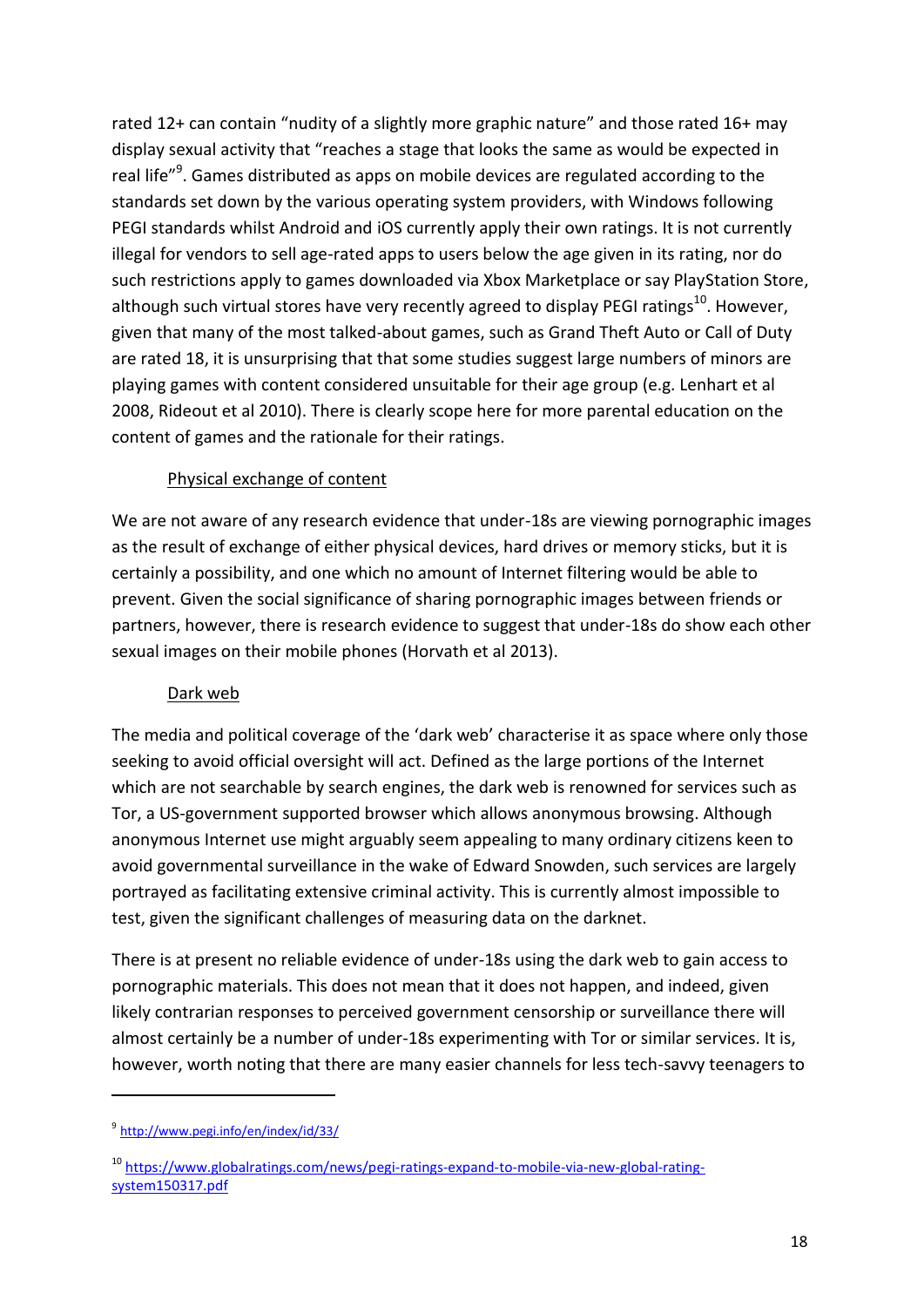access such content and it is unlikely that porn would be the main draw in attracting minors to such sites. Ultimately, such spaces are very difficult to observe or research, let alone regulate, and a recent report from the Parliamentary Office of Science and Technology concluded that efforts to ban online anonymity systems such as Tor would be both publicly unacceptable and technically infeasible (POST 2015).

#### *Harms associated with viewing pornographic images*

There is a vast array of academic research devoted to the effects of exposure to sexualised imagery on children and young people, assessing links with phenomena such as sexualised behaviour, risk-taking behaviours and even attitudes towards women or within relationships. But this literature presents a complex and multi-faceted account from which it is not possible to draw simple conclusions. As Horvath and colleagues note in their review of research evidence (2013),

'The available research investigating the links between children and young people's descriptions of relationships and their access to sexualised or violent imagery is inconclusive and contradictory, and there is little of which we can be confident.' (p. 47)

There are however, some points of which these authors feel we can be confident: that youth culture does seem to have been affected by sexual imagery; that children and young people are concerned about online pornography and that viewing such images can have effects on children. In this context, it is worth noting Coy's points, drawing on the work of Miller-Young (2008) and Durham (2012), about the crossover in actors, characters, and practices featured in both music videos and pornography (2014), demonstrating strong links between the two types of media. US-based studies have also shown that men are more likely to agree with sexist statements after viewing sexualised music videos, and in her review of these, Coy cites one study which found that white participants rated black women more negatively where they had watched sexualised rap videos than if they had watched music videos without sexual content or no music video at all. The 'real life' implications of this are difficult to ascertain (Coy 2014).

Additionally, there is meta-analytic evidence to indicate that viewing more pornography and viewing extreme pornography is associated with the sexual objectification of women and more aggressive attitudes (Hald et al., 2010). Some longitudinal findings link sexual aggression and use of violent pornography, for example, one study of 10-15 year olds in the US found that those who intentionally viewed violent X-rated materials were nearly six times more likely than others to report sexually aggressive behaviour (Ybarra et al. 2011). Which comes first in such associations, the attitude or the seeking out of harm, is not clear and this relates to our earlier point about the challenge of asserting causality. Research also suggests that individual differences moderate such associations, meaning that we shouldn't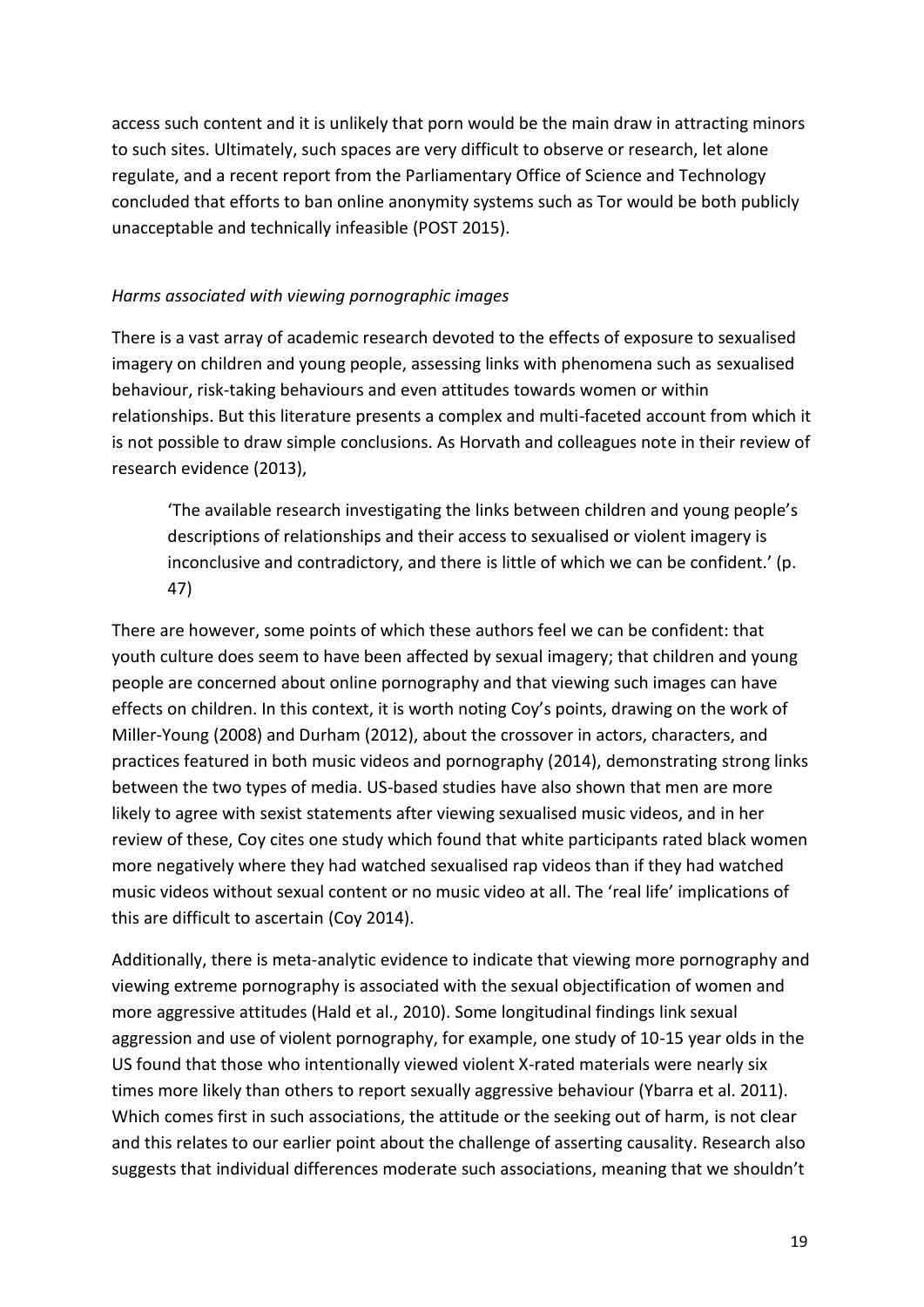generalise about possible effects across whole populations (Malamuth et al 2012). This still does not resolve the issue of the direction of causality but it is not unreasonable to assume that such associations are dynamic and potentially self-reinforcing and does give scope to consider pornography use in other interventions regarding sexual offending prevention. If further information is sought as to the harms possibly associated with viewing of pornographic content, it can be found in an accessible form in the report prepared for the Children's Commissioner for England by Miranda Horvath and colleagues, entitled 'Basically, Porn is Everywhere'<sup>11</sup>.

The methodological limitations and absence of common definitions of what counts as pornographic mean that we have avoided making extensive claims about harm. The policy position underpinning this project specification is that pornography causes harm to children and we understand that we are not expected to challenge this. However, we would like to emphasise that the relatively limited academic evidence of harm means that any policy interventions should proceed on the basis of a precautionary principle, namely seeking to avoid possible risks in the absence of certainty. This makes it doubly important that those interventions are truly effective in reducing risk, with little collateral damage.

# **3. What are the challenges and opportunities these access routes hold for policy-makers seeking to limit viewing of pornography using mobile and Internet technologies?**

The previous sections summarise our rapid review of what we know about how many children view pornography online, what characteristics these children share, and how the material is accessed. From a policy perspective, perhaps the first key points to draw out are that:

- Academic research provides evidence that UK children are accessing explicit sexual content via the Internet or mobile technologies. Older children are more likely to have encountered pornography online in the past year than younger children.
- Children may encounter pornography inadvertently and unexpectedly whilst doing something unrelated online, they may seek it out deliberately or they may even feel pressured or coerced into viewing (or even creating) such material. Preventing viewing of pornography will likely require very different measures for those who

**.** 

<sup>11</sup>http://www.childrenscommissioner.gov.uk/force\_download.php?fp=%2Fclient\_assets%2Fcp%2Fpublication%2F667%2FB asically\_porn\_is\_everywhere\_Final.pdf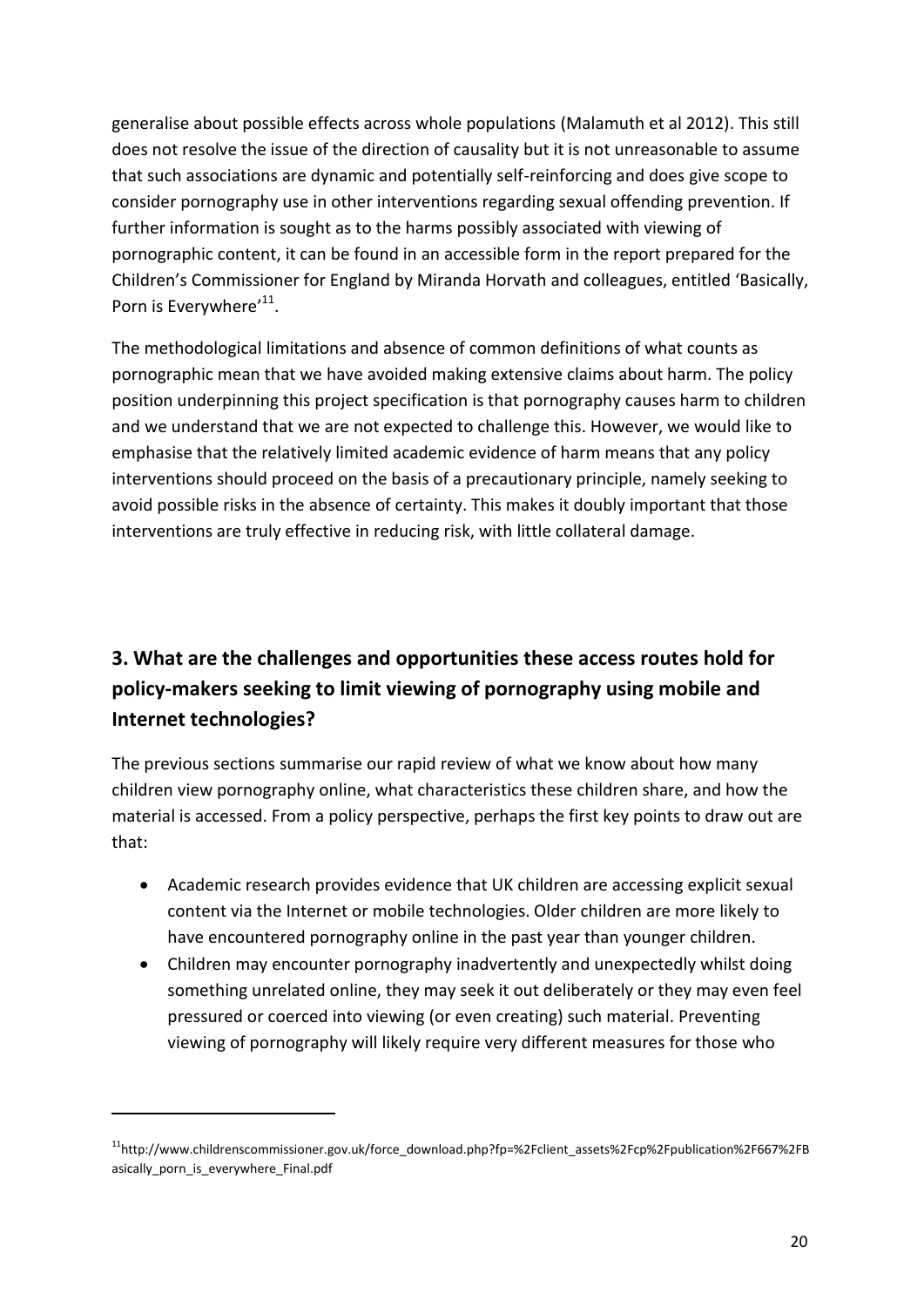inadvertently find it, compared to those who deliberately seek it out, or are pressured into viewing.

- There are diverse routes by which children can access pornography online, many of which are beyond the reach of ISP-provided home-level filters. Children are also exposed to pornography offline. The most frequently cited sources are social networks, television and film, Internet adverts and magazines or books.
- Even if the focus of this expert review is online pornography, it must be set in a wider social context where sexualised content is widely available in music, videos, films and TV and policy opportunities and challenges must reflect this.

# *Policy Challenges and Opportunities: a framework for intervention*

Given what we know, certain opportunities and challenges for policy-makers emerge. Whilst it is beyond the scope of this report to propose or review specific policy options, it is useful to highlight broad issues for consideration. One helpful way of thinking about these is to consider the different means by which children's access to online pornography might be countered. In the study of Internet governance, one of the most oft-cited regulatory frameworks is that proposed by Larry Lessig (Lessig 1999). He argues that human conduct can be regulated in four different ways: by laws, by markets, by social norms, or  $-$  in the era of cyberspace and digital government - by computer code. Whilst it is beyond the scope of this document to review the academic merits of Lessig's work, it does offer a simple framework according to which we can categorise the various policy opportunities and challenges relating to children's viewing of pornography online.

# Opportunities and challenges of legal intervention

**.** 

It should be noted that the expert panel convened for this project did not include any lawyers, so we are unable to offer any qualified legal insight as to areas where specific legislation might be updated or extended. On a general level, it would seem counterproductive to introduce new legislation which would criminalise children for viewing pornography, but it may be a more appropriate intervention to adopt with other stakeholders such as in ensuring more responsible industry practice, either where selfregulation is proving ineffective or where UK government lacks powers to persuade international industry players. The most obvious opportunities for legal intervention relate to three different sets of stakeholders already bound by various legislation and regulatory codes – content providers, intermediaries and schools.

Given that it is already illegal in the UK for offline content providers to distribute pornographic images to anyone under the age of  $18^{12}$ , there would seem to be an obvious

<sup>&</sup>lt;sup>12</sup> Off-line distribution of material that is rated R18 by the British Board of Film Classification (BBFC) is restricted in 'hard-copy' such as film and video by legislation, including the Video Recordings Act 1984, and must not be broadcast on television at any time.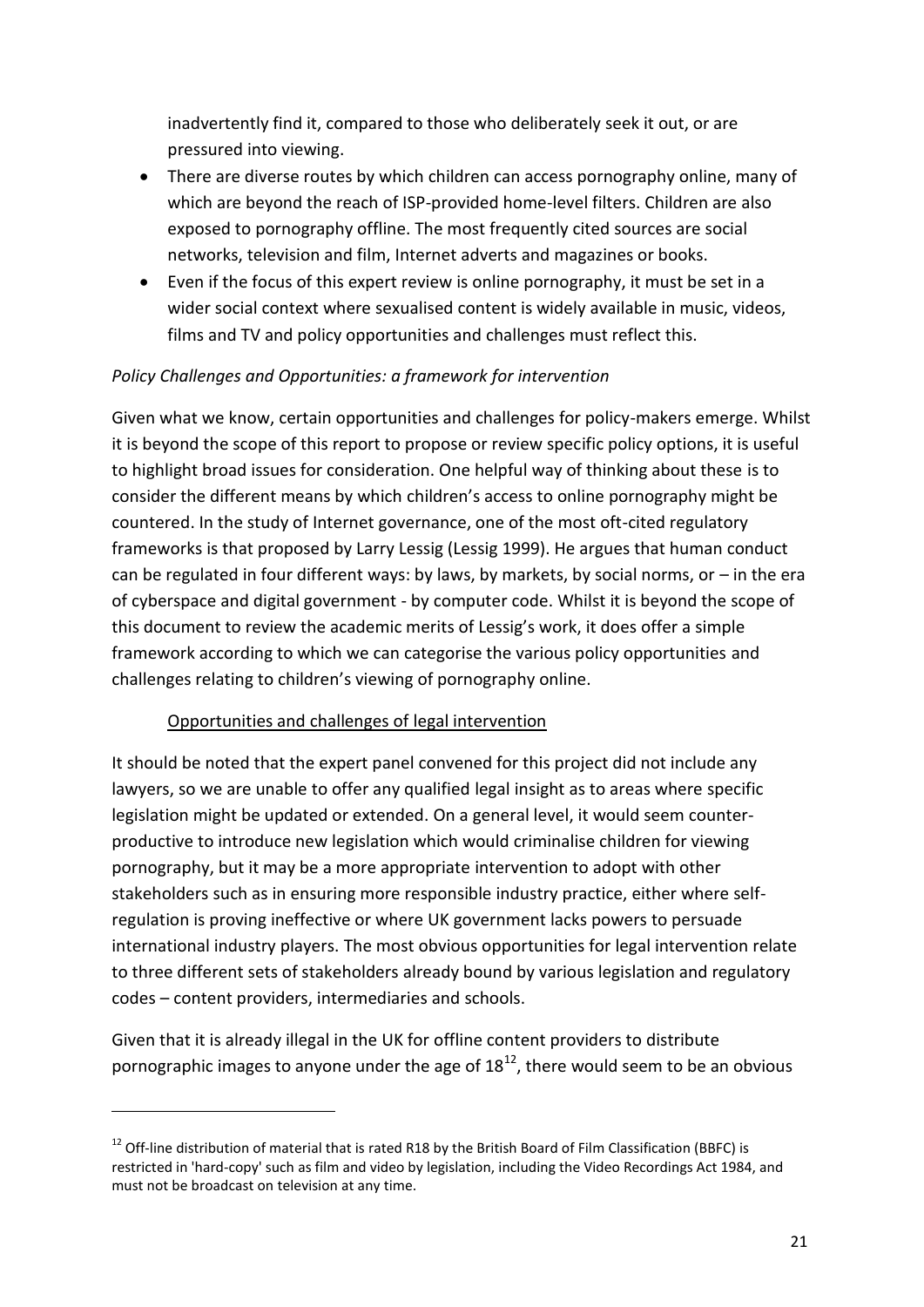opportunity here to consider the efficacy of existing legislation, and in particular whether implementation of this is still effective in an era where Internet content is produced or hosted in so many different international jurisdictions. Just as there has been a gathering international consensus in recent years about the importance of having clear, fast procedures for removing child abuse images, there is scope for a broader international discussion about measures which responsible providers of adult content can take to limit access by minors.

There is already a great deal of attention focused on the responsibilities of Internet intermediaries such as Internet Service Providers, mobile phone operators and search engines. Most of the interventions designed to prevent minors accessing harmful content undertaken in the UK have so far been self- or co-regulatory, without legal penalty to attached to any industry failure to comply with agreed best practice. This may well be satisfactory but there is an opportunity to consider whether currently self-regulatory practices might be better supported with legal duties to comply, such as introducing a requirement that any ISP wishing to offer connectivity to households rather than businesses should have to offer a free household-level filtering package, although it is vital that given the limitations of filtering, this is not regarded as the only tool for intervention. It would also be helpful to consider whether in the context of this particular policy issue, there are any other intermediaries who might be involved to help limit children's access to online pornography. ATVOD, for example, has previously suggested that statutory protection could enable the UK payments industry to prevent payments flowing from UK users to online adult sites which allow under-18s to access pornographic content.

The last area for possible legal intervention concerns schools. Specifically is there an opportunity here to consider whether statutory provision of personal sexual and health education (PSHE) across all secondary schools (irrespective of their funding status) would help address these issues? The provision of PSHE was recently reviewed by the Department for Education and a decision was taken that it would remain a non-statutory subject without standardised programmes of study. We believe, however, that careful attention should be paid to the findings of the House of Commons Education Committee who concluded that "PSHE requires improvement in 40% of schools. The situation appears to have worsened over time, and young people consistently report that the sex and relationships education (SRE) they receive is inadequate." $^{13}$  If provision does become statutory in the future, there would be great value in designing a curriculum that has a core focus on relationships and how they affect sex, including discussion of different sexual and gender identities and clear advice about consent. There should also be discussion of access and exposure to pornography to equip young people to understand that pornography does not represent 'real world' relationships.

 $\overline{\phantom{a}}$ 

<sup>13</sup> <http://www.publications.parliament.uk/pa/cm201415/cmselect/cmeduc/145/145.pdf>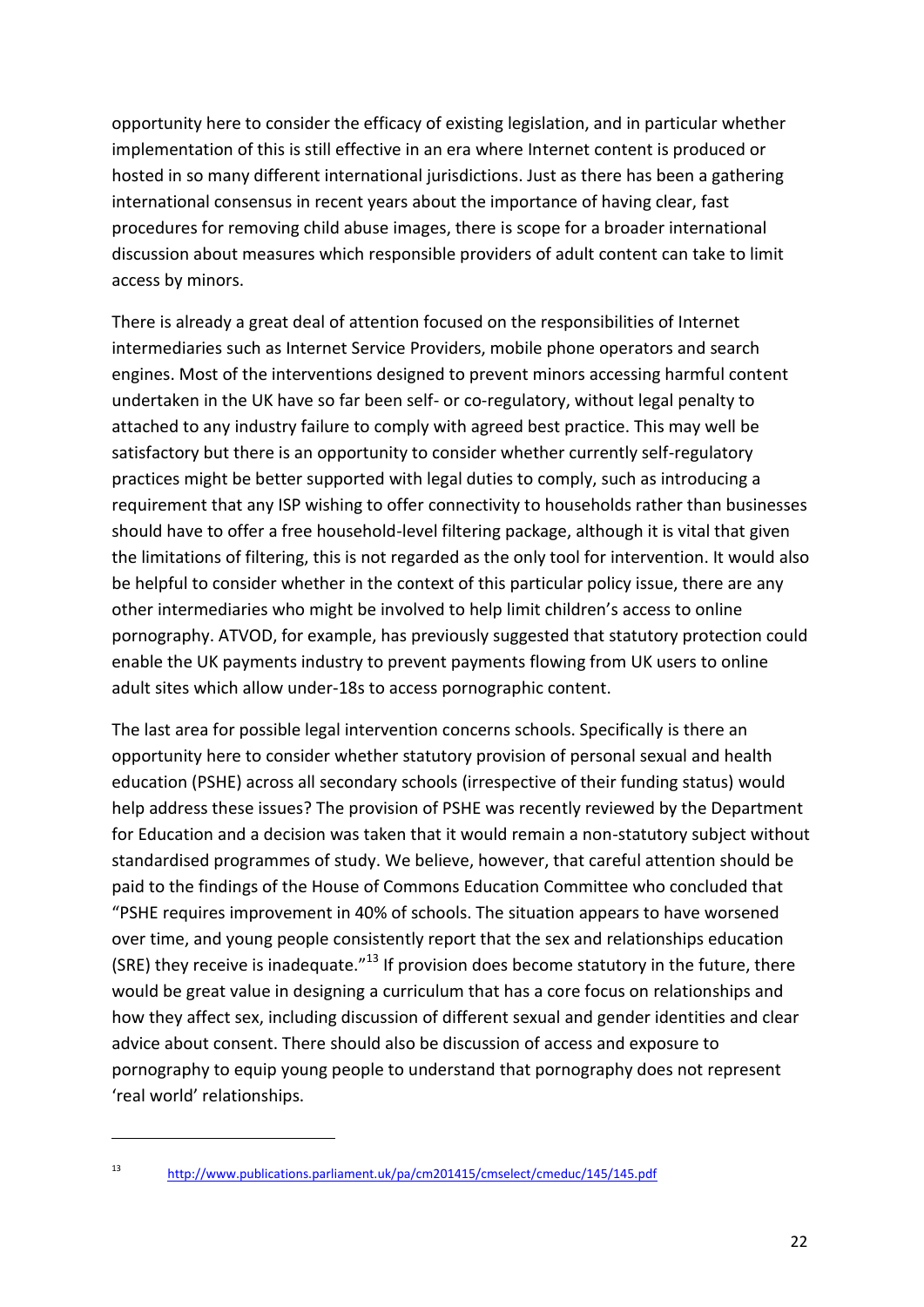The greatest challenge to deploying UK legislation as a tool to reduce exposure of UK children to pornography online is that some of the most prevalent sources of online sexual content seem to be either located outside UK jurisdiction (as in the case of most offending adverts or websites), or located within children's homes and schools (in the case of selfgenerated content distributed via social networks or messaging apps). It should be noted that any additional measures to enforce existing legislation around illegal access to extreme pornography would have notable benefits for children, helping to ensure they do not encounter the very worst content.

## Harnessing the power of the market

Many of the industry stakeholders identified in the previous section already work with the UK and other governments to support safe, legal use of Internet products and services. But if we consider the range of routes to access pornography online as discussed above, there are some clear opportunities emerging for various industry actors to play even more of a role.

One area where interesting possibilities are emerging is online age verification. Discussion of such a possibility has been raised previously in child protection policy reviews but has always been dismissed as insufficiently effective (European Commission 2008; Internet Safety Technical Taskforce 2008). In the UK it is currently difficult to verify age of children under 18 due to the absence of publicly checkable databases containing official information about minors, although there are official private datasets which do hold such information, such as those used by JISC's UK Access Management Federation to enable children's secure access to age-appropriate teaching resources. It is, however, more straightforward to determine whether someone is aged 18 or over, as the experiences of the licensed online gambling industry have shown. Although it is clearly impossible to provide perfect verification, particularly if a child uses a parent's credit card or ID, at a minimum, UK companies providing pornographic content should be adopting the same stringent procedures albeit with a recognition that preservation of personal privacy will be essential if this is to be trusted by users. We are aware that technical age verification already receives some policy attention, being the subject of a Working Group both at the UKCCIS and the Digital Policy Alliance which is a welcome development.

A second area where there is scope for industry stakeholders and government to work together concerns around the rating and provision of apps for mobile digital devices. The sale of boxed console games is currently subject to strict regulation and requirement of proof of age according to the PEGI rating of the game (although not always well enforced), online apps and games are only bound by the self-regulatory codes of the app-stores or digital stores selling their these products. Whilst the recent expansion of PEGI ratings to several digital storefronts is to be welcomed, this still leaves many digital stores outside the scheme. Generally, it should not be possible for a 12 year old to download an app suitable only for those over 18. However, it would not be advisable to restrict general purpose apps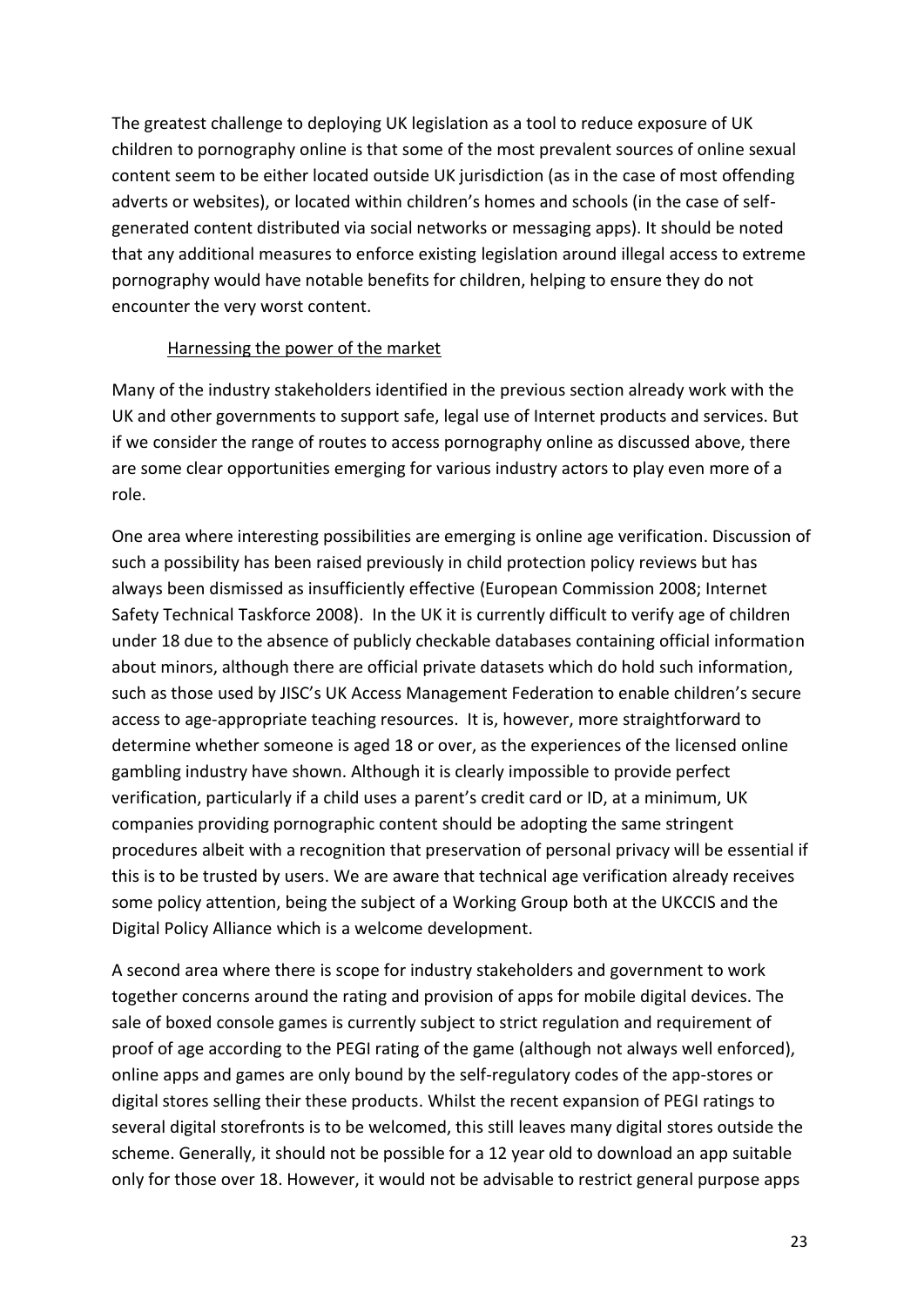which have potential pornographic uses, as this would seem to be a disproportionate application of the precautionary principle.

Given the apparent prevalence of social networks as a source of pornographic images, it is tempting to think that the most popular SNS, Facebook, must be at fault here. However, as was pointed out above, children use a variety of social networks, some of which allow adult content, some of which do not. Without more detailed evidence of where such images are being accessed, and whether they are stumbled across accidentally or being deliberately created or uploaded by children themselves, there is no justification for requesting specific action. One possible starting point would be to discuss age verification requirements with platforms such as Twitter or Tumblr which do support the sharing of adult content.

The particular challenges in securing market intervention relate to the vast array of actors involved in delivering these technologies. Although it is straightforward to start a dialogue with the biggest tech companies who may ultimately want to be seen as good corporate citizens, it is very difficult to coordinate action where there is a multiplicity of players, as in the online advertising space, or where actors have no interest in complying with social or ethical norms, as is the case with the smaller players in the P2P field. Given that one of the most common places that children claim to have seen pornographic material online is through adverts, this is clearly an area which merits further consideration, albeit complicated by the fact that many of the sites visited will be located physically beyond the UK jurisdiction, and that the ecology of industry actors involved in serving adverts online is highly complex.

Given that one of the most common places that children claim to have seen pornographic material online is through adverts, this is clearly an area which merits further consideration. The UK Advertising Codes now cover online behavioural advertising as well as online banner and display ads and marketing on social media like Facebook or Twitter. As a starting point, the ASA should ensure that we can have confidence that UK Internet companies are not serving adult-only advertisements to household devices used by children. Further consideration could also be given to the potential safety applications of ad-blockers, although this would undoubtedly be unpopular with the many 'free-to-use' Internet services which rely on advertising revenue to survive. Either way, it would be helpful to have more input from this sector that has so far been largely excluded from child safety discussions, and there could be an important role for UKCCIS here in bringing together the various stakeholders.

#### Developing social norms

Although it has been beyond the scope of this report to consider all the broader societal factors which might shape children's viewing pornography online, any programme of action will need to consider these if there is to be any hope of reducing exposure. There is often a tendency to think that because Internet use exposes or facilitates problematic behaviours,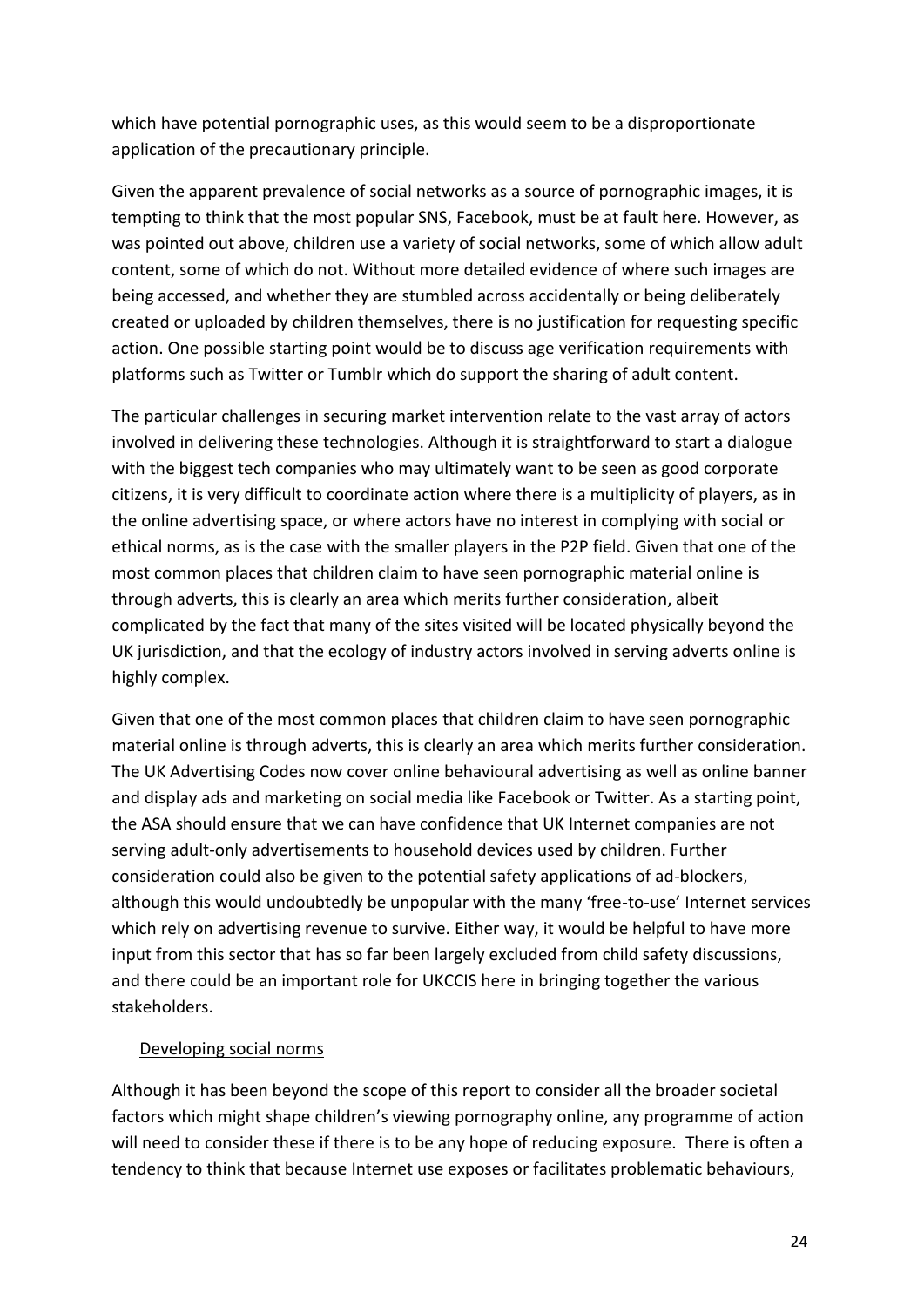these are technical problems, with a technical fix. The reality is of course that these are social problems with complex underlying roots and causes. To this extent, there is a real opportunity here to channel political and public concern with the proliferation of online pornography into an open-minded society-wide debate about the norms and values inherent in pornography, and the harms of encountering it at too early an age. For example, whilst curiosity about sexual intercourse is an entirely normal part of a child's maturation process, we might want to challenge societal norms according to which viewing pornography is increasingly regarded as a status-conferring rite of passage. Such debate might also help raise awareness of the gulf between the fictional sexual relationships depicted in pornography and how relationships play out in real life.

In this context, it is also vital to recognise that pornography is just one aspect of UK society where children are exposed to highly sexualised ideas and images of sexual inequality, sexual violence, hetero-normative discrimination, the trivialisation of relationships and so on. Pornography is not an isolated social phenomenon, and any interventions must similarly be multi-dimensional and would best be undertaken through a variety of different channels, perhaps involving peer-led campaigns that can encourage debate amongst teenagers and young people as well as public awareness campaigns, media discussions and in-school education programmes. The aim would also be to raise awareness amongst parents and carers of these intersecting issues and to enable them to more easily discuss such matters with the children they care for. Given the success of peer-led campaigns, such as those used to combat bullying, it is important to involve children and young people's voices in both public and school-based discussion of issues such as combating sexual coercion and promoting consent, sexual etiquette, privacy and sexting or the role of parents and schools in better supporting students' developing sexual identities.

There is also an opportunity here to reconsider how we raise and teach our children. The US in particular has invested in programmes to build resilience, such that children are better able to adapt to adversity and withstand harms, and it is worth asking whether or not this is also desirable in the UK. This may be particularly important in developing interventions to support more vulnerable groups such as looked-after children, children with special educational needs or children with a history of abuse. There is evidence to suggest that children who are vulnerable on other measures may be at greater risk from online experiences (Mitchell et al 2005) whilst at-risk or vulnerable children will also be the hardest to reach via educational and awareness-raising initiatives.

Part of the resilience-building process may involve ensuring that all children develop the critical faculties to see beyond the surface of the various sexualised media they consume. Media literacy training has become an important part of the curriculum and whilst the specific harms of pornography as distinct from other sexualised media are unclear, it would be helpful if media literacy training for teenagers could incorporate critical analysis of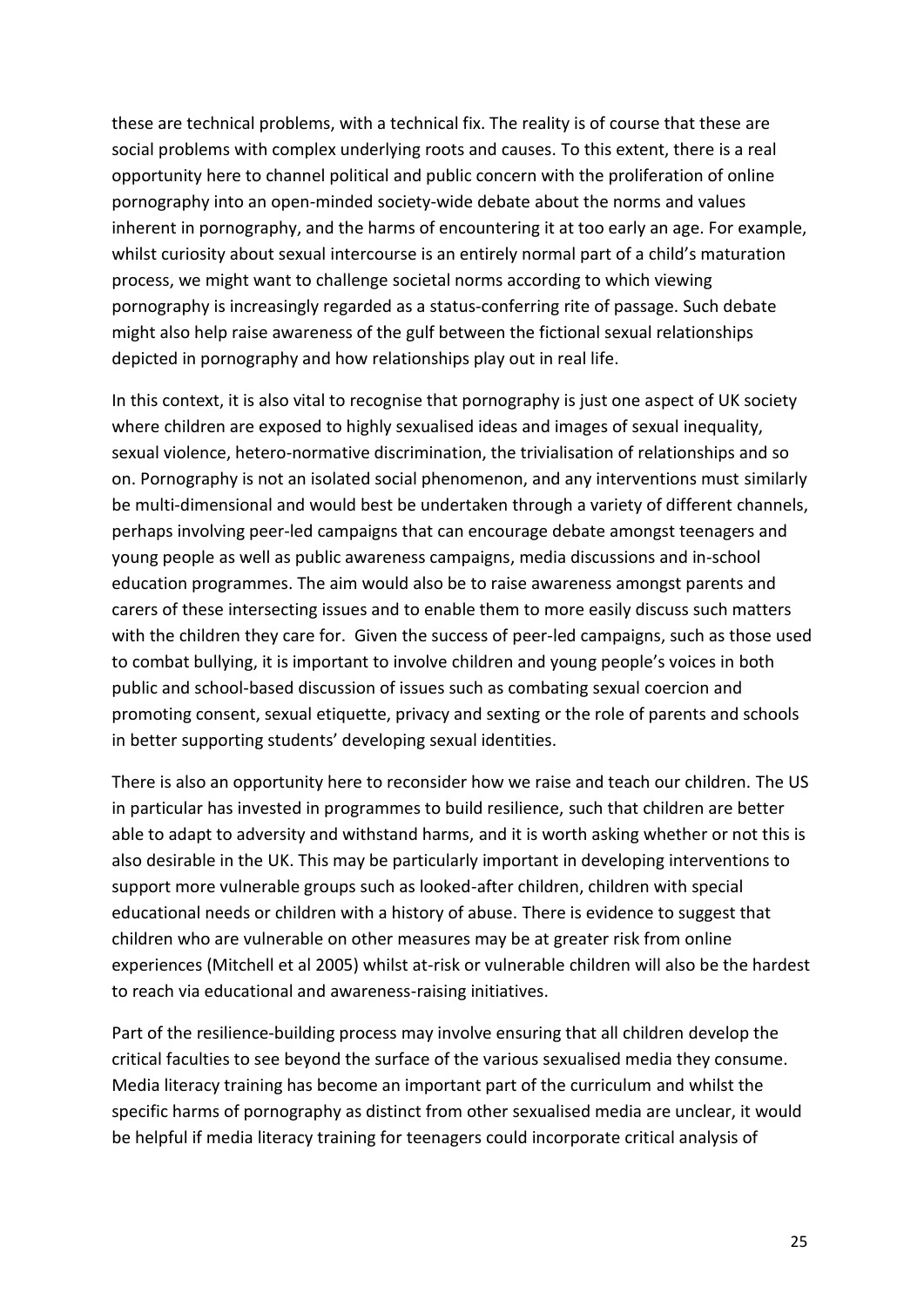imagery around sexuality, gender and race, with a focus on the 'fiction' of pornography as one further aspect.

There are undoubtedly great challenges for any government seeking to make headway in this space, most notably the complexity of knowing how to start tackling widespread norms of sexual discrimination which make it acceptable to treat women as sex objects, to expect girls to send their partners naked or explicit 'selfies' or for boys to see porn as a means of enhancing social status amongst their friends. This is a multi-dimensional societal problem, and governments alone cannot expect to resolve it, but this doesn't mean that multifaceted, collaborative policy interventions couldn't make some headway.

#### Code as Law: the contribution of technical tools

According to Larry Lessig, computer code is a contemporary equivalent of law. To the extent that code limits the possibilities for interaction and experience within a particular application or platform, it is clearly a valuable lever to apply in the plan to enhance children's safety online, albeit one which is not within government control. This does not mean that there is a technical fix to every societal problem, and it must be remembered that many technical interventions will, like other interventions, have unintended effects, for good or for ill. There may however be scope for the UK government to encourage industry players to code new forms of safety protection into their products, with most obvious opportunities in the areas such as filtering, ad-blocking and behavioural profiling.

Over the past two years, government has worked successfully with the major UK ISPs, encouraging them to provide household-level (as opposed to device-level) filtering, as well as family friendly WiFi in public areas. This web-based blocking employs a variety of techniques to block web content, such as by maintaining block-lists or acting on 'banned' keywords. This has been reasonably well-received by parents, although uptake has not been fast and concerns rightly remain about under and over-blocking, particularly in relation to sexual health charities or educational materials. The main work to be done now consists of persuading those ISPs that don't offer this service to do so, and supporting efforts to increase uptake by parents. In the latter case, there is still scope for further innovation: a more granular approach offering parents the means to access adult materials whilst keeping children of different ages safe may help to increase the numbers who agree to household Internet filtering.

We noted above that online advertisements are a commonly reported source of sexual content for children. There is a real opportunity here to enhance protection by encouraging take-up of ad-blocking services. Such services are already included in some parental control packages; for parents and carers without these, it would mean downloading and installing software from the Internet, which may be technically challenging for some. It is worth noting however, that wider uptake might also have great unintended consequences for content and service providers that are free at the point of use, who therefore rely on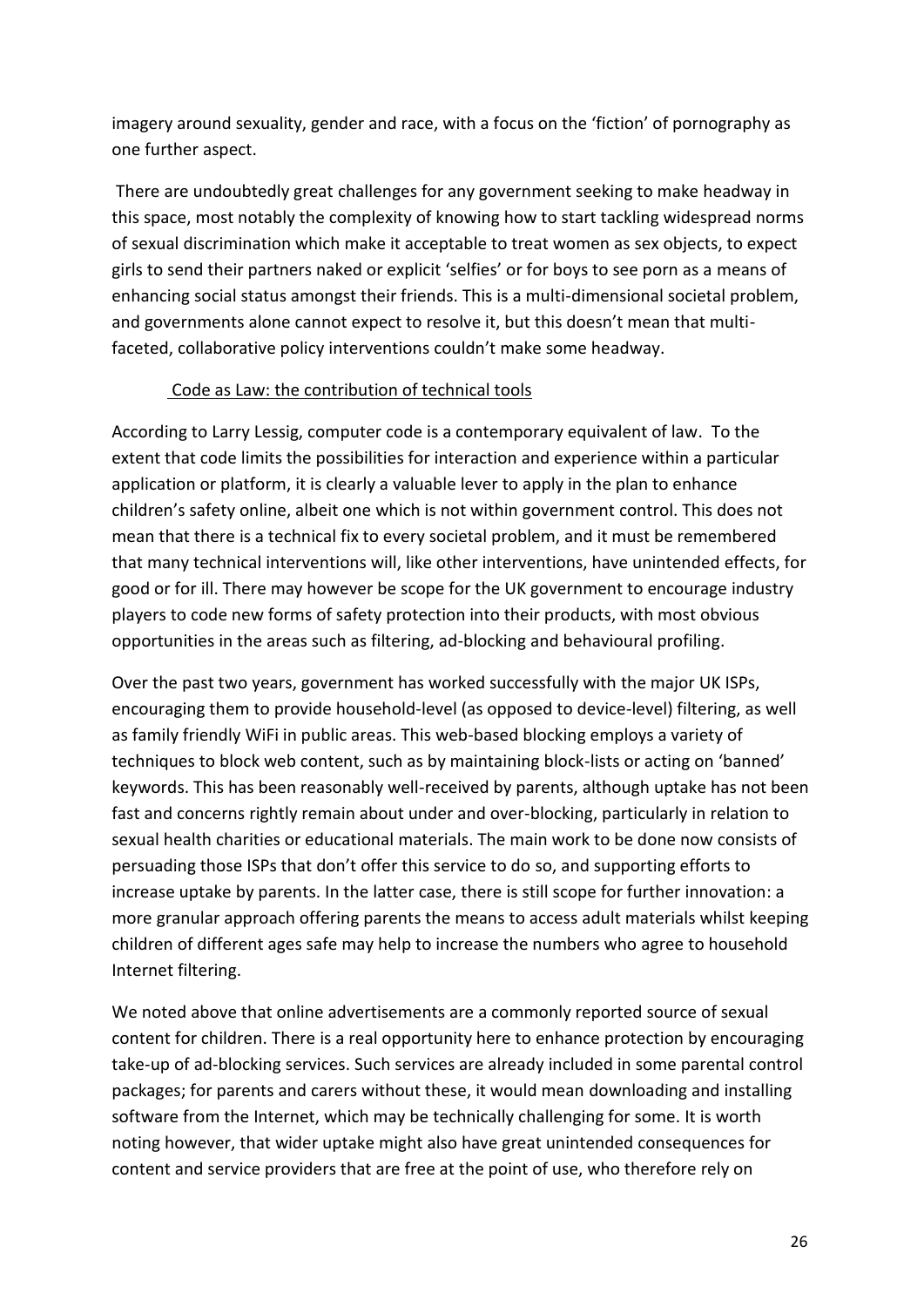advertising revenues. Impact would be lessened if such ad-blocking tools could provide an 'acceptable ads' list<sup>14</sup> that purely blocks adverts with explicit sexual content. Apple's announcement that its iOS 9 operating system would allow ad-blocking extensions to operate in Safari has stimulated a wider debate about the value of the advert-funded content publishing model and it seems likely that there will be further innovation on both sides over the coming months.

There is one further means by which advertising with sexual content might eventually be served more discriminately. Many digital companies undertake extensive behavioural profiling of their users for the purposes of providing more narrowly targeted services, and also to provide more valuable data to ad-servers. Although such processes do not currently count as an acceptable means of accurately verifying age, it would be interesting to explore how far such profiling could help to detect whether a device or connection might be shared by a child, and consequently flagging these profiles as requiring family-friendly advertising.

Just as technological innovation does provide new opportunities for tackling children's access to sexual content online, it's also important to remember that there is no such thing as a magic bullet here. Such technical fixes have their own limitations and challenges. Filtering technologies are a good example. Even the most sophisticated filters are subject to inherent limits, and will never come close to the 'perfect' blocking that is sometimes imagined. It is particularly challenging to filter new content in real time. Search engines, for example, do filter in real time when operating in SafeSearch mode, but can only do so because they have previously categorised a vast proportion of pages. User-generated content will not usually appear in these databases, and given that pornographic content is so hard to detect algorithmically, it is unsurprising that we have not seen many developments in this field. This has particular implications for those who would like to see real-time filtering of say, social networks or instant messaging services for pornographic content as it would be extremely challenging to provide a filtering service with acceptable levels of accuracy.

Encrypted services also present challenges for parental controls. Although such standards were traditionally used mainly by banks and payment institutions, more and more services are moving to encryption by default, in part as a response to public concerns about such government surveillance. Encrypted web traffic provides a particular challenge for ISP blocking, as it becomes impossible to tell which pages within a given website are being accessed, and whether or not these pages contain explicit sexual content. This is likely to result either in over-blocking (where the whole website is blocked even if the vast majority of pages are clean) or under-blocking where the website is not blocked, and explicit content within it is accessed. Although it might then seem appealing to call for a ban on the use of

1

 $14$  The AdBlock tool already offers such a service, but not with a focus on adult content. It would therefore seem to be a plausible model which the adblocking industry is already developing for other types of adverts.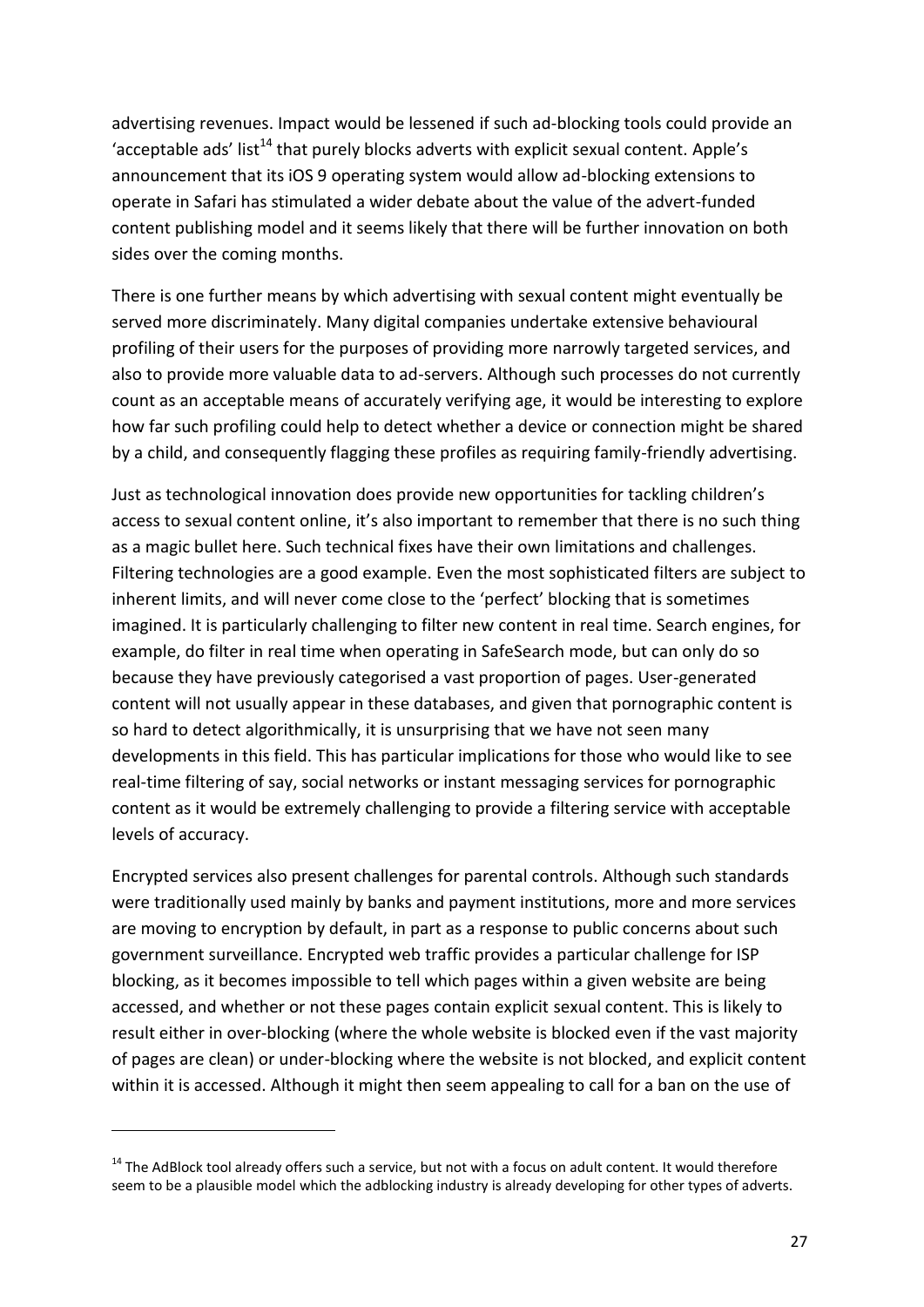encryption in non-sensitive services, even the Parliamentary Office for Science and Technology have noted that this would be a disproportionate and unfeasible response (POST 2014).

Perhaps more surprisingly, the increasing use of non-web based applications such as mobile apps on Smartphones and tablets also provides a particular challenge for parental control systems. Although the UK mobile operators have co-operated since 2005 to filter their Internet access services unless robust proof of adult age can be provided, app-based services raise new difficulties given that they access content in non-standardised ways and can be initially downloaded over wireless networks. The efficacy of existing filters is also dependent on the accuracy of app age ratings which currently vary across platforms and app stores, and are reliant on responsible self-regulation by the companies involved. The BBFC provides an independent framework to help mobile operators decide which content is suitable for minors, but it is not clear how much oversight of all apps in the various appstores is even possible: this is clearly an area for further investigation.

# **4. What are the considerations that future governments should take into account in developing effective policy solutions to limit children's viewing of pornography using mobile and Internet technologies?**

All members of the expert panel agreed that they could think of no policy interventions that would offer a large-scale reduction in the viewing of pornographic images online. As one of the expert submissions put it,

"...there is not going to be a complete technological solution that will provide a safety shield for young people, whether from extreme sexual material, or from extreme violence, hate or radicalisation. An effective policy solution needs to consider not just 'how to limit children's access' but should also deal with the repercussions of their inevitable exposure to and uses of such sites."

Above, we have outlined some of the main policy opportunities and challenges which emerge from the academic research as we see it. These are deliberately focused quite narrowly on the questions of strategies for limiting access to pornography online. It will be vital that in considering each of these, the question of policy priorities is brought to the fore. In particular, the efficacy, proportionality and cost of each of these will depend heavily on whether the intention is to limit only accidental viewing of pornography or also deliberate. For example, the introduction of household-level ISP and public WiFi filtering may be a useful step towards preventing children from encountering pornography online when they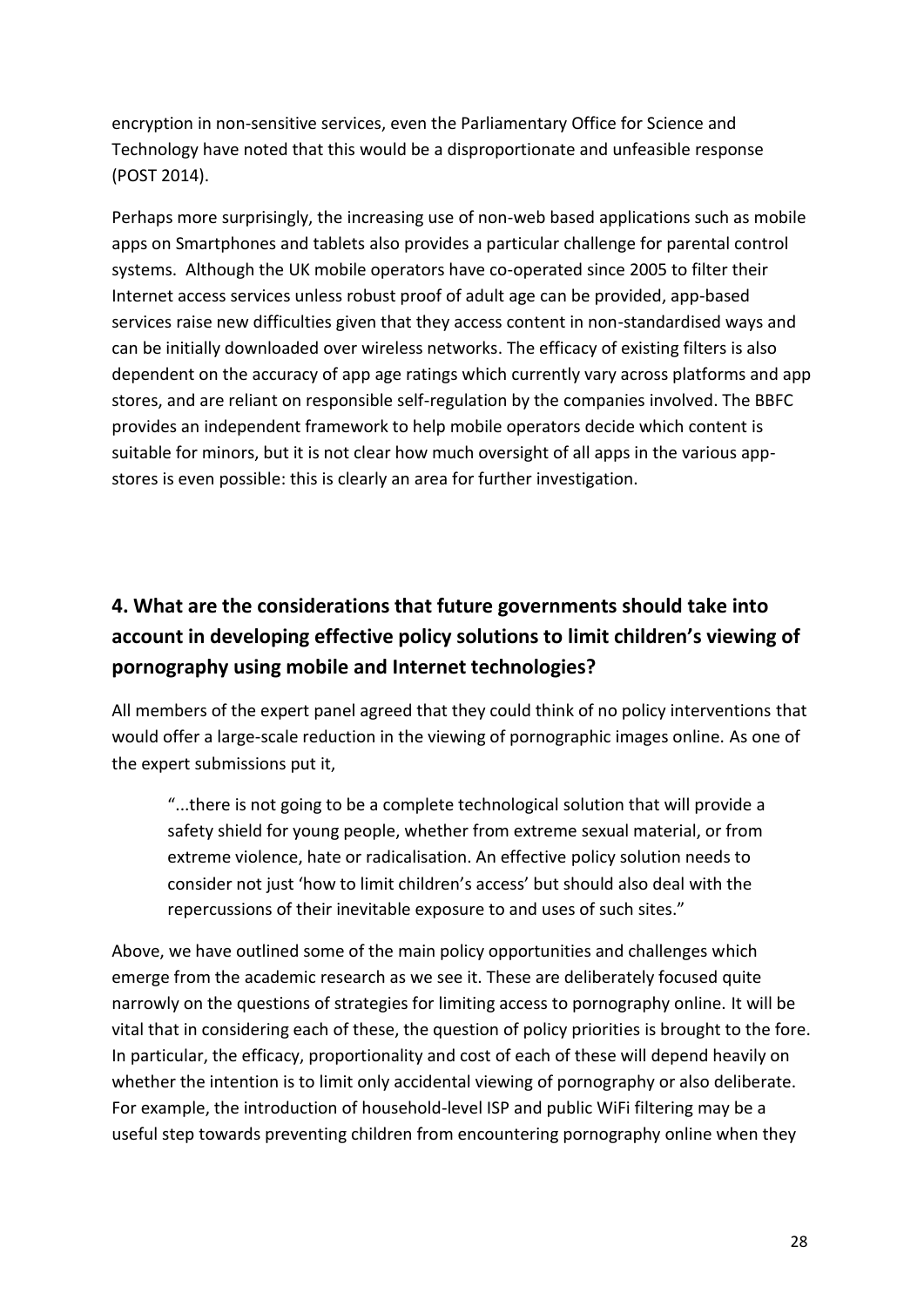don't mean to, but is unlikely to severely hamper the efforts of teenagers who are determined to view such content.

There are, however, several other policy areas that overlap with some of the issues discussed above, and which therefore also merit further consideration.

# *Information Rights*

1

The duties we hold to our children extend beyond merely the requirement to protect, and it is conceivable that with the best of intentions these other responsibilities get forgotten in the race to eradicate some of the most alarming risks. The United Nations Convention on the Rights of the Child recognizes that those under the age of 18 often need special protection. Whilst many of the rights articulated there have relevance for Internet policy, there are two which have particular import:

'States Parties undertake to ensure the child such protection and care as is necessary for his or her well-being, taking into account the rights and duties of his or her parents, legal guardians, or other individuals legally responsible for him or her, and to this end, shall take all appropriate legislative and administrative measures.' (Article 3)

'1. The child shall have the right to freedom of expression; this right shall include freedom to seek, receive and impart information and ideas of all kinds, regardless of frontiers, either orally, in print, in the form of art, or any other media of the child's choice.

2. The exercise of this right may be subject to certain restrictions, but these shall only be such as are provided by law and are necessary:

(a) For respect of the rights or reputations of others; or

(b) For the protection of national security or of public order, or of public health or morals.' (Article 13)<sup>15</sup>

In practice, the first of these means that states have a duty of care and protection for minors; in the context of the Internet this requires governments to intervene to limit the most significant forms of harm that might result from Internet use. But the addition of Article 13 imposes a delicate balancing act: such interventions must be so designed that they do not unduly restrict fundamental freedom of expression and information – not just because this matters for adults, but because these rights are attributed to children too. Of greatest importance is the duty to ensure that our zealous efforts to filter out material such as pornography do not also filter out valuable learning resources such as sexual health sites,

<sup>15</sup> Available at[: http://www2.ohchr.org/english/law/crc.htm](http://www2.ohchr.org/english/law/crc.htm) Accessed August 20 2012.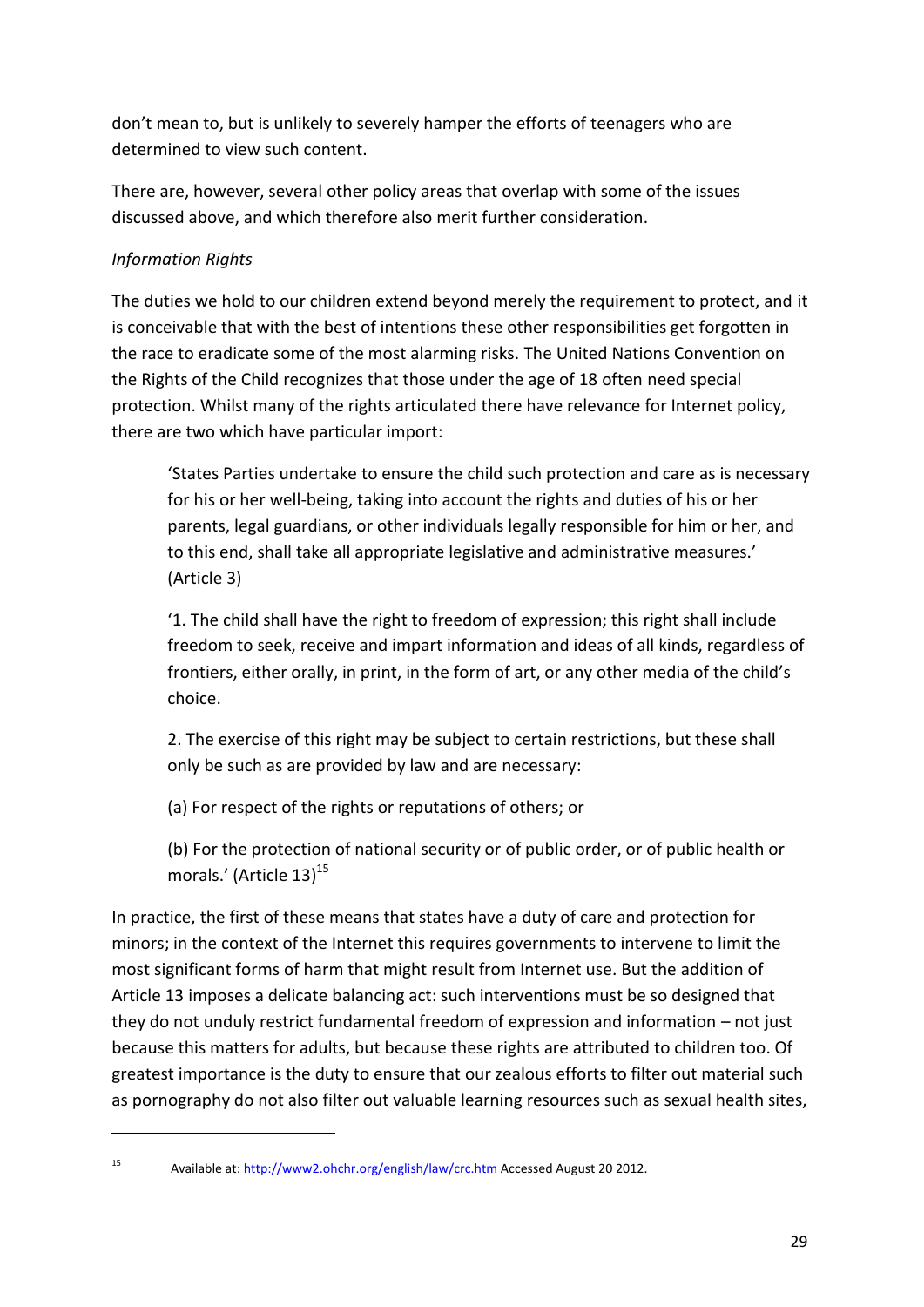or sites and forums which provide space to talk about difficult issues of sexual development, identity and experiences. Ultimately, we must ensure that children have the right to express themselves sexually, to explore and communicate without ever-present oversight.

#### *Other Internet-related risks and harms*

Given our remit, we have necessarily focused on the risks posed by children's access to online pornography. There are, however, many other types of online content and activity that may carry risks for particular groups of children, and it would be roundly beneficial if some of these other risks could be kept in mind as decisions about further policy interventions are taken. So, for example, pornographic pop-up and banner adverts may pose a rather unique challenge not matched in the case of other types of harmful content (such as suicide forums). But in other cases there will be overlapping concerns: instant messaging apps, for example, may be just as easily used to swap 'thinspiration' tips as nude 'selfies'. Thus, whilst there is merit in focusing deeply on a single issue like pornography, the challenge is to hold at the same time, a rich understanding of the surrounding and overlapping concerns.

#### *Unintended Consequences*

Jonathan Zittrain characterises the Internet as inherently 'generative' (Zittrain 2008). By this, he means that it enables its own evolution: the absence of any central command, the malleability and resilience of the architecture that underpins it, and the extraordinary array of coding languages which shape it, all unite to enable ordinary citizens to write and rewrite the future of the Internet. These same features also make it difficult for states to control the actions of their subjects online, with technical 'work-arounds' available for almost any interventions that governments apply. Filtering, for example, can be easily bypassed simply by employing a VPN service, or using a proxy server. To this extent, it is important to consider what the actions of frustrated teenagers might be if their desired access to pornographic web content is hindered by stronger filtering. If ever more rigorous filtering of home content makes teenagers and young people feel overly-surveilled, then there is a risk that they will just turn to other access routes which are far harder for parents or carers to detect. Similarly, as noted in earlier sections, blocking or banning certain services such as illegal peer-to-peer sites may just redirect users to even riskier sites. This is not an argument against acting, but it is a useful reminder that many technological interventions often only act as temporary roadblocks and as such, they should be used in conjunction with other measures which help children interpret and deal with materials they may encounter accidentally. In other words, what are the unintended effects of the policy interventions discussed here?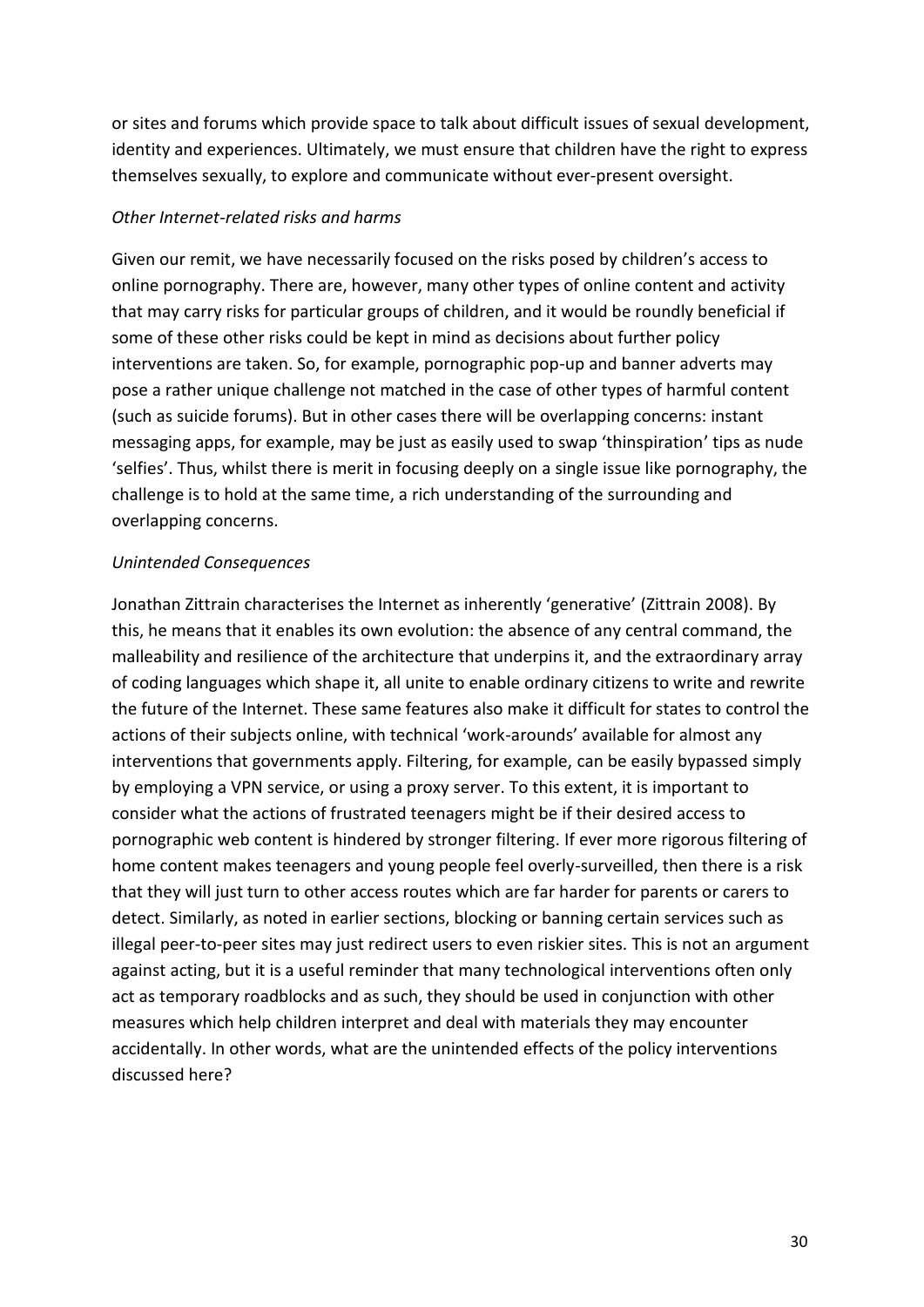# **5 Conclusion**

In the preceding pages we have attempted to set out a rapid overview of what we know about *which* children access pornography online and *how*. We have then picked up on these routes to access to suggest an array of policy opportunities and challenges that might be considered in the design of future policy interventions. Finally, we have indicated other wider considerations which should be addressed if interventions are not to prove counterproductive, or even damaging when we consider other aspects of the well-being of children and teenagers. It is impossible to do justice to such an incredibly complex and important subject in the timeframe allowed for this expert panel, but we would all be willing to discuss the issues raised here in greater depth if required.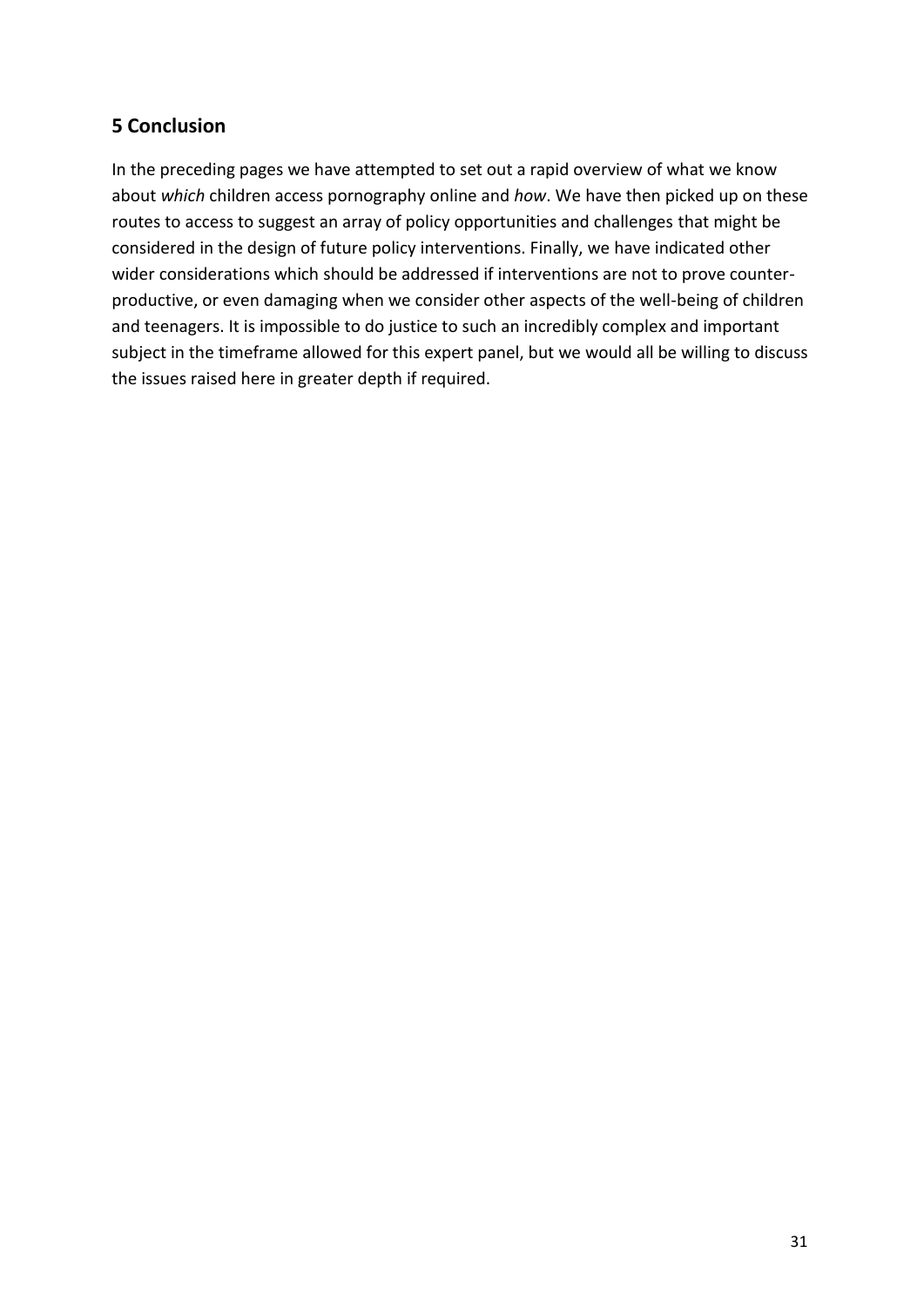## **References**

ATVOD (2014). *For Adults Only? Underage Access to Online Porn.* [www.atvod.co.uk/uploads/files/For\\_Adults\\_Only\\_FINAL.pdf](http://www.atvod.co.uk/uploads/files/For_Adults_Only_FINAL.pdf)

Barter, C. (2015). *Briefing Paper 2: Incidence rates and Impact of Experiencing Interpersonal Violence and Abuse in Young People's Relationships*. Bristol: Bristol University.

Coy, M. (2014). '*Pornographic Performances': A Review Of Research On Sexualisation And Racism In Music Videos.*

[http://www.endviolenceagainstwomen.org.uk/data/files/Pornographic\\_Performances\\_FINA](http://www.endviolenceagainstwomen.org.uk/data/files/Pornographic_Performances_FINAL_Aug_2014.pdf) [L\\_Aug\\_2014.pdf](http://www.endviolenceagainstwomen.org.uk/data/files/Pornographic_Performances_FINAL_Aug_2014.pdf)

Durham, A. (2012). "Check On It": Beyoncé, Southern booty, and Black femininities in music video. *Feminist Media Studies* 12 (1) 35-49.

European Commission (2008) Public Consultation *"Age Verification, Cross Media Rating and Classification, Online Social Networking"*, reported at Safer Internet Forum 2008.

Hald, G.M., Malamuth, N.M., & Yuen, C. (2010). Pornography and attitudes supporting violence against women: Revisiting the relationship in non-experimental studies. *Aggressive Behavior*. 36, 14-20. doi: 10.1002/ab.20328

Horvath, M.A.H., Alys, L., Massey, K., Pina, A., Scally, M., & J. A. Adler (2014). *"Basically, Porn is Everywhere." A Rapid Evidence Assessment on the Effect that Access and Exposure to Pornography has on Children and Young People.*

[http://www.childrenscommissioner.gov.uk/force\\_download.php?fp=%2Fclient\\_assets%2Fc](http://www.childrenscommissioner.gov.uk/force_download.php?fp=%2Fclient_assets%2Fcp%2Fpublication%2F667%2FBasically_porn_is_everywhere_Final.pdf) [p%2Fpublication%2F667%2FBasically\\_porn\\_is\\_everywhere\\_Final.pdf](http://www.childrenscommissioner.gov.uk/force_download.php?fp=%2Fclient_assets%2Fcp%2Fpublication%2F667%2FBasically_porn_is_everywhere_Final.pdf)

Internet Safety Technical Taskforce (2008). *Enhancing child safety and online technologies: final report of the internet safety technical task force to the multi-state working group on social networking of state attorneys general of the United States*. Cambridge: Berkman Center.

Lenhart, A., Madden, M., & Hitlin, P. (2005). *Teens and Technology*. Pew Internet & American Life Project. [http://www.pewinternet.org/files/old](http://www.pewinternet.org/files/old-media/Files/Reports/2005/PIP_Teens_Tech_July2005web.pdf.pdf)[media/Files/Reports/2005/PIP\\_Teens\\_Tech\\_July2005web.pdf.pdf](http://www.pewinternet.org/files/old-media/Files/Reports/2005/PIP_Teens_Tech_July2005web.pdf.pdf)

Lenhart, A., Kahne, J., Middaugh, E., Macgill, A. R., Evans, C., & Vitak, J. (2008). *Teens, Video Games and Civics*. Pew Internet & American Life Project. [http://www.pewinternet.org/files/old-](http://www.pewinternet.org/files/old-media/Files/Reports/2008/PIP_Teens_Games_and_Civics_Report_FINAL.pdf.pdf)

[media/Files/Reports/2008/PIP\\_Teens\\_Games\\_and\\_Civics\\_Report\\_FINAL.pdf.pdf](http://www.pewinternet.org/files/old-media/Files/Reports/2008/PIP_Teens_Games_and_Civics_Report_FINAL.pdf.pdf)

Lessig, L. (1999). *Code: And Other Laws of Cyberspace*. New York: Basic Books.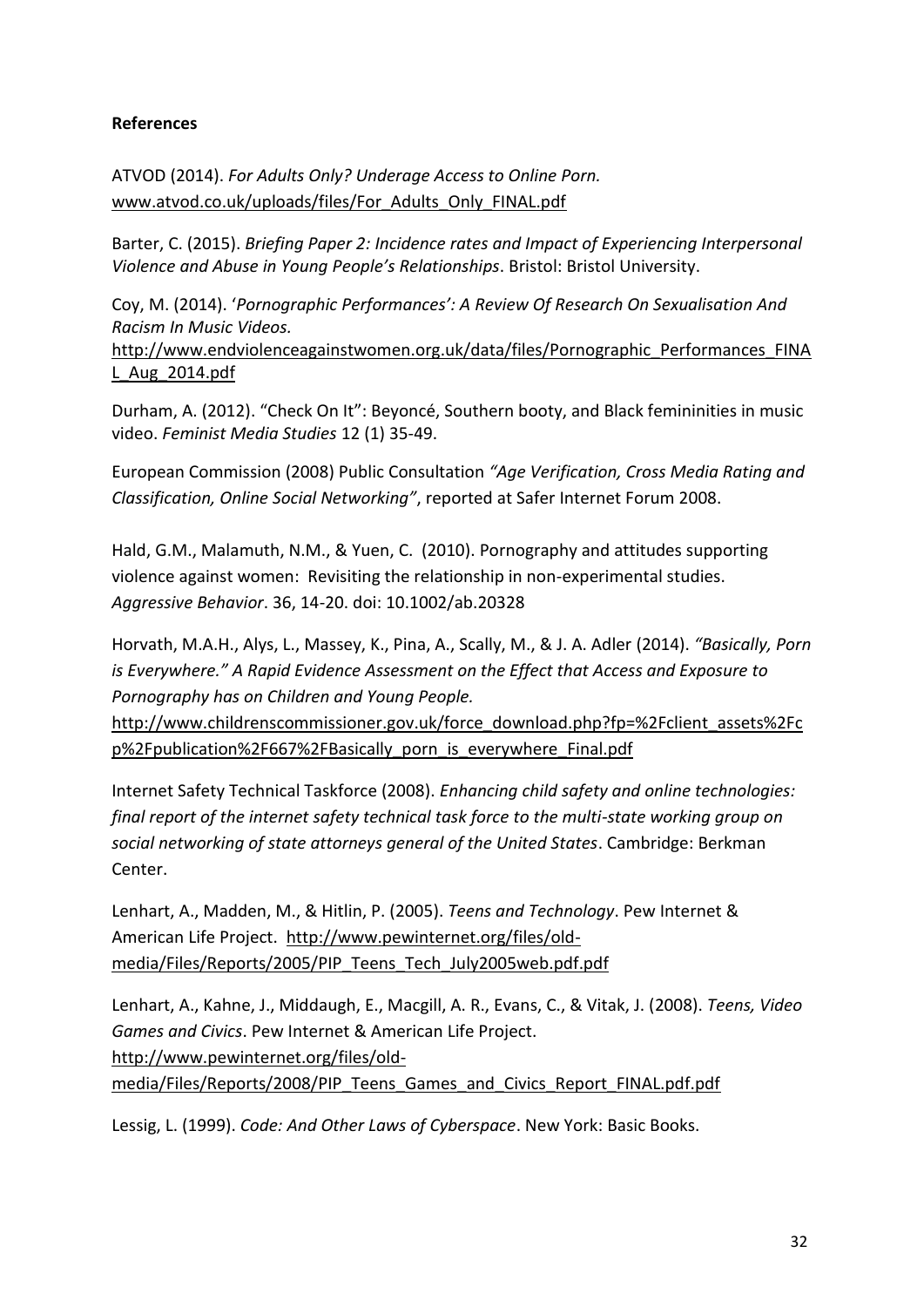Livingstone, S. & Bober, M. (2004). *UK Children Go Online: Surveying the Experience of Young People and their Parents*. London: LSE. <http://eprints.lse.ac.uk/395/1/UKCGOsurveyreport.pdf>

Livingstone, S., Haddon, L., Görzig, A., and Ólafsson, K. (2011). *Risks and safety on the Internet: The perspective of European children. Full Findings*. LSE, London: EU Kids Online. [http://www.lse.ac.uk/media%40lse/research/EUKidsOnline/EU%20Kids%20II%20%282009-](http://www.lse.ac.uk/media%40lse/research/EUKidsOnline/EU%20Kids%20II%20%282009-11%29/EUKidsOnlineIIReports/D4FullFindings.pdf) [11%29/EUKidsOnlineIIReports/D4FullFindings.pdf](http://www.lse.ac.uk/media%40lse/research/EUKidsOnline/EU%20Kids%20II%20%282009-11%29/EUKidsOnlineIIReports/D4FullFindings.pdf)

Livingstone, S., Haddon, L., Vincent, J., Mascheroni, G. & Olafsson, K. (2014). *Net Children Go Mobile: the UK Report*. London: LSE.

[http://www.lse.ac.uk/media@lse/research/EUKidsOnline/EU%20Kids%20III/Reports/NCGM](http://www.lse.ac.uk/media@lse/research/EUKidsOnline/EU%20Kids%20III/Reports/NCGMUKReportfinal.pdf) [UKReportfinal.pdf](http://www.lse.ac.uk/media@lse/research/EUKidsOnline/EU%20Kids%20III/Reports/NCGMUKReportfinal.pdf)

Malamuth, N. (2001). Pornography. In N.J. Smelser & P.B. Baltes (eds) *International Encyclopedia of Social and Behavioral Sciences*. Amsterdam & New York: Elsevier, vol. 17, pp.11816–11821.

Malamuth, N. M., Hald, G. M., & Koss, M. (2012). Pornography, individual differences in risk and men's acceptance of violence against women in a representative sample. *Sex Roles*, 66, 427-439. http://dx.doi.org/10.1007/s11199-011-0082-6.

Miller-Young, M. (2008). Hip-Hop Honeys and Da Hustlaz: Black Sexualities in the New Hip-Hop Pornography *Meridians: Feminism, Race, Transnationalism* 8 (1) 261-292 p262.

Mitchell, K., Becker-Blease, K., & Finkelhor, D. (2005). Inventory of problematic Internet experiences encountered in clinical practice, *Professional Psychology: Research and Practice,*  36(5), 498—509.

OfCom (2014). *Children and Parents: Media Use and Attitudes Report*. London: OfCom. [http://stakeholders.ofcom.org.uk/binaries/research/media-literacy/media-use-attitudes-](http://stakeholders.ofcom.org.uk/binaries/research/media-literacy/media-use-attitudes-14/Childrens_2014_Report.pdf)[14/Childrens\\_2014\\_Report.pdf](http://stakeholders.ofcom.org.uk/binaries/research/media-literacy/media-use-attitudes-14/Childrens_2014_Report.pdf)

Ogas, O. (2011). *A Billion Wicked Thoughts: What the Internet Tells us About Sexual Relationships*. London: Penguin.

POST (2015). *The Darknet and Online Anonymity*. Postnote no. 488. London: Houses of Parliament.

Phippen, A. (2012). *Sexting: An exploration of practices, attitudes and influences.* London: NSPCC/ UK Safer Internet Centre.

Rideout, V.J., Foehr, U.G., and Roberts, D.F. (2010). *Generation M2: Media in the lives of 8 to 18-year-olds*. A Kaiser Family Foundation Study. Henry J. Kaiser Family Foundation. Menlo Park, Calif., USA.